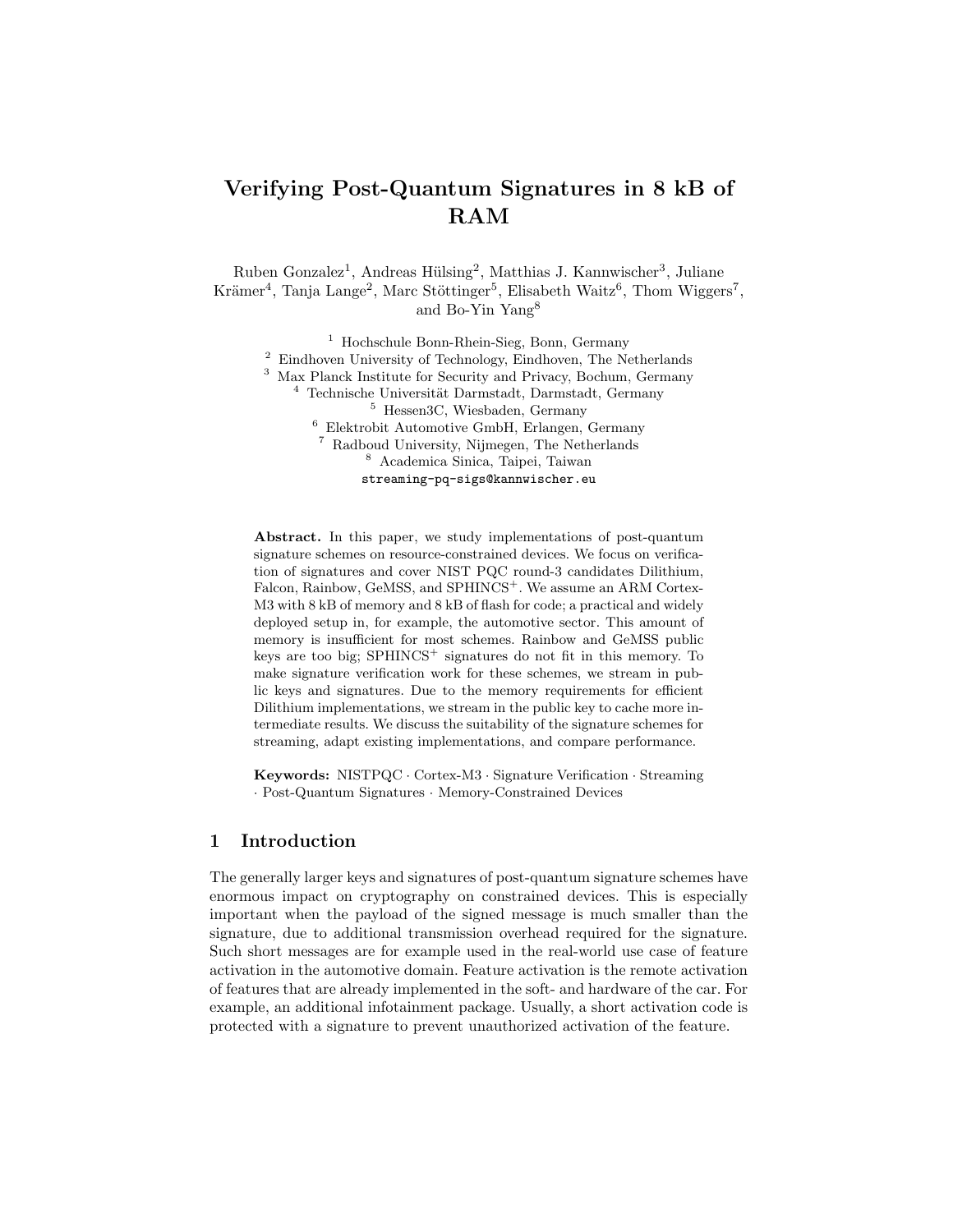In the automotive sector, it is very common to perform all cryptographic operations on a dedicated hardware security module (HSM) that resembles a Cortex-M3 processor with a clock frequency of 100 MHz and limited memory resources, e.g., [\[13\]](#page-13-0). Typically, the HSM is in the same package as the main processor with its own memory and is connected via an internal bus with a bus speed of about 20 Mbit/s. A fair estimate for available memory for signature verification on the HSM is under 18 kB of RAM and 10 kB of flash. However, we aim for a lower memory usage of 8 kB of RAM and flash to allow additional space for other applications and an operating system.

In this scenario signatures are verified in the very constrained environment of an HSM. It may not be able to store large public keys or keep large signatures in memory. Sometimes even the main processor does not have sufficient memory resources. Then the public key or signature must be provided to the HSM by another device in the vehicle network, like the head unit. In this case, the public key or signature must be streamed in portions over the in-vehicle network to the destination processor. A typical streaming rate over the CAN bus of an invehicle network is about 500 kbit/s, considering a low error transmission rate. Appendix [A](#page-14-0) provides more details on the use case.

Contribution In this work, we address the challenge of performing signature verification of post-quantum signature schemes with a large public key or signature in a highly memory-constrained environment. Our approach is to stream the public key or the signature.<sup>[1](#page-1-0)</sup> We show that this way signature verification can be done keeping only small data packets in constrained memory. When streaming the public key, the device needs to securely store a hash value of the public key to verify the authenticity of the streamed public key. During signature verification, the public key is incrementally hashed, matching the data flow of the streamed public key. We implemented and benchmarked the proposed public key and signature streaming approach for four different signature schemes (Dilithium, SPHINCS+, Rainbow, and GeMSS). Although for Dilithium streaming the public key is not strictly necessary, the saved bytes allow us to keep more intermediate results in memory. This results in a speed-up.

For comparison, we also implemented the lattice-based scheme Falcon for which streaming small data packets is not necessary in our scenario as the entire public key and signature fit into RAM. The source code is published and available at <https://git.fslab.de/pqc/streaming-pq-sigs>. We demonstrate that the proposed streaming approach is very well suited for constrained devices with a maximum utilization of 8 kB RAM and 8 kB Flash.

Related Work To the best of our knowledge, this is the first work that addresses signature verification by streaming in the public key or signature. For

<span id="page-1-0"></span><sup>1</sup> Appendix [B](#page-15-0) sketches an alternative scheme that relies on symmetric cryptography with device-specific keys. This would fit even more constrained environments, but comes at the expense of the downsides of symmetric key management.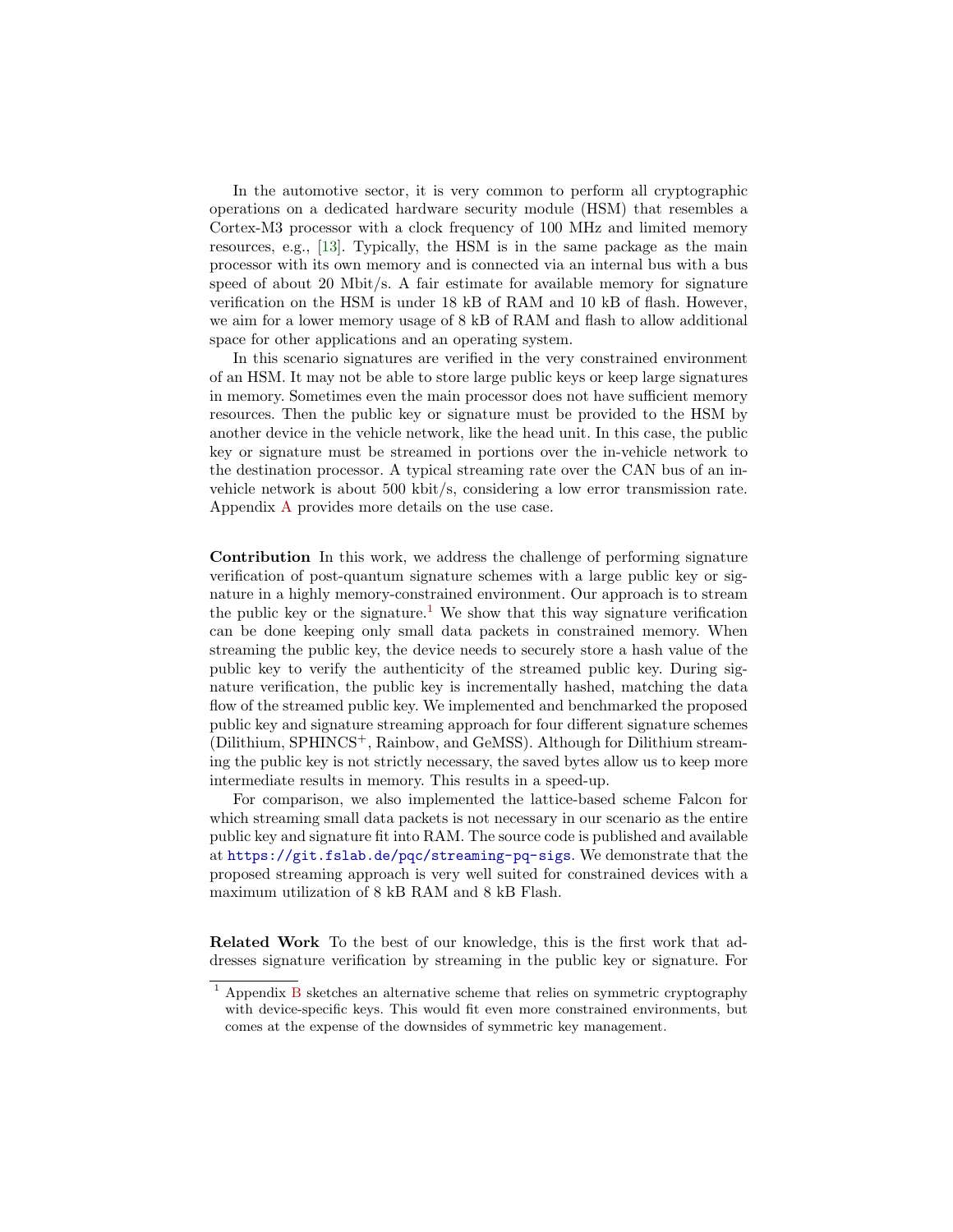signature schemes, streaming approaches have been investigated in [\[14\]](#page-13-1) but the focus of that work was on signature generation (for stateless hash-based signatures). The encryption scheme Classic McEliece was studied for constrained device, solving the issue of public keys being larger than the available RAM by either streaming [\[29,](#page-14-1)[30\]](#page-14-2) or placing them in additional Flash [\[7,](#page-12-0)[10\]](#page-13-2).

## 2 Analyzed Post-Quantum Signature Schemes

We now briefly discuss the different signature schemes that we considered. Our exposition is focused on signature verification due to limited space. For all schemes we selected parameters that meet at least NIST security level 1. Where possible we prioritized verification speed over signature speed as we assume that signatures are created on devices that are significantly more powerful than the ones we consider for signature verification.

#### 2.1 Hash-based Schemes

For hash-based signature schemes security solely relies on the security properties of the cryptographic hash function(s) used. Hash-based signatures can be split into stateful and stateless schemes. Stateful schemes require that a user keeps a state with the secret key. The stateful schemes LMS and XMSS are already specified as RFCs [\[20,](#page-13-3)[15\]](#page-13-4) and standardized by NIST [\[8\]](#page-13-5). As these schemes have sufficiently small signatures and keys, we do not consider them in this work.

 $SPHINCS^+$  SPHINCS<sup>+</sup> is the last remaining stateless hash-based signature scheme in the NIST competition [\[3\]](#page-12-1). In the following we give a rough overview of SPHINCS<sup>+</sup> signature verification and motivate our parameter choice. For a high-level description of  $SPHINCS^+$  see appendix [C.](#page-16-0)

 $SPHINCS<sup>+</sup>$  signature verification consists of four components. First, the message compression, second message mapping functions, third computing hash chains, and fourth verifying authentication paths in binary hash trees. The message mapping functions take negligible time compared to the other operations and also only minimally increase space. Hence, they are ignored in our exposition. Message compression consumes an  $n$ -bit randomizer value from the signature in addition to the message which can in theory be streamed in chunks of the internal block size of the used hash function. The resulting message digest is mapped to a set of indices used later to decide the ordering of hash values in the authentication path verifications. Hash chain computation consumes one  $n$ -bit hash value from the signature and iterates the hash function a few times on the given value. The results of 67 hash chain computations are compressed using one hash function call. Hence, results have to be kept in memory until one block for the hash function is full. Finally, authentication path computation takes the n-bit result of a previous computation and consumes one authentication path node per tree level. In theory, these computations can be done one-by-one which would allow streaming each n-bit node separately.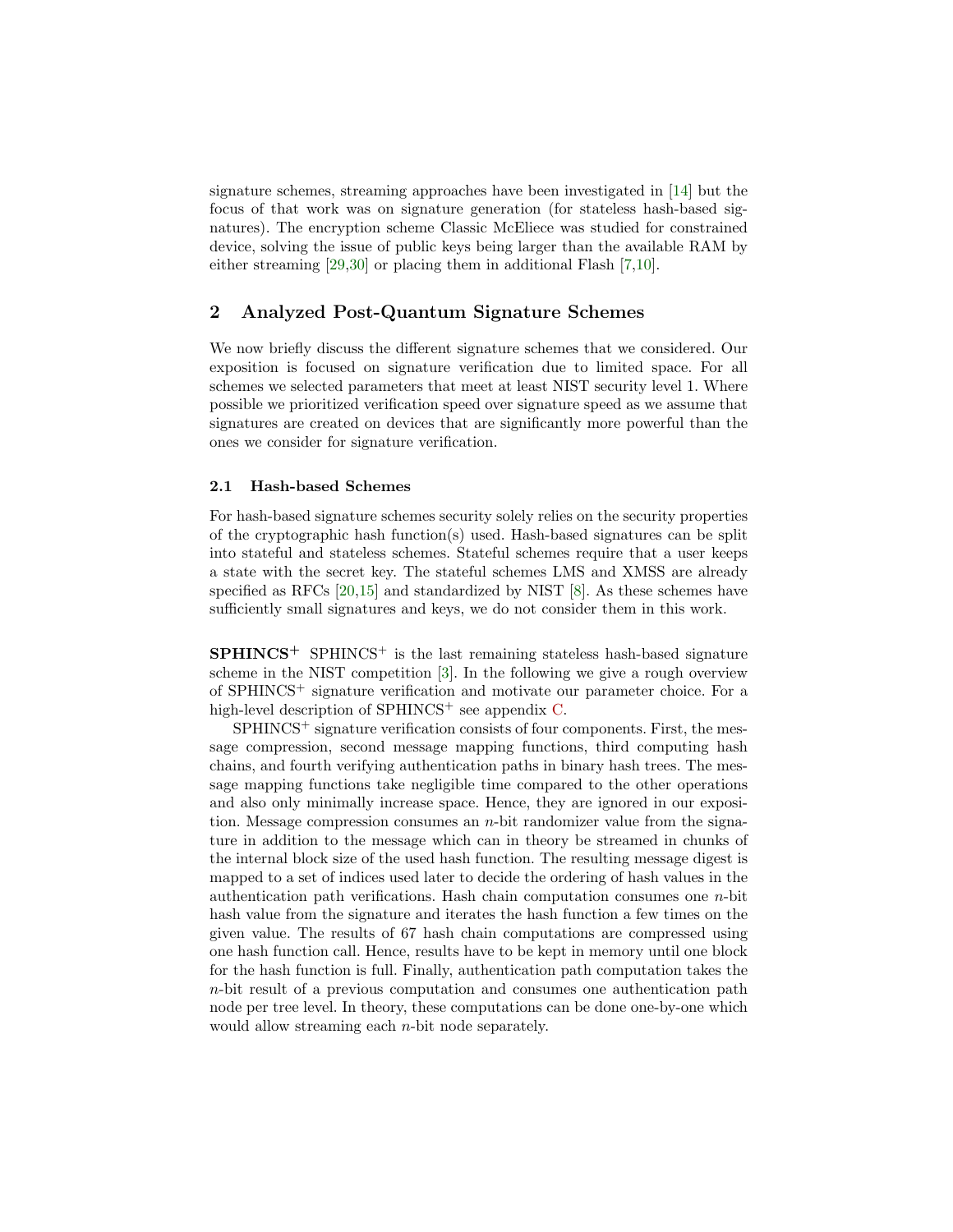$SPHINCS<sup>+</sup>$  is defined as a signature framework with a magnitude of different instantiations and parameter sets. SPHINCS<sup>+</sup> defines parameters for three different hash functions: SHA-3, SHA-256, and Haraka. We chose a SHA-256 parameter set due to its performance, well understood security, and widely deployed hardware support. Moreover, SPHINCS<sup>+</sup> defines *simple* and *robust* parameters. We chose simple as it matches the security assumptions of the schemes that we compare to and has better performance. Lastly, the SPHINCS<sup>+</sup> specification [\[1\]](#page-12-2) proposes fast and small parameters, the former optimized for signing speed, the latter for signature size. However, the small parameters have better verification speed. We chose to implement sphincs-sha256-128s-simple and sphincs-sha256-128f-simple to allow for a comparison and show what is possible when reduced signing speed is not an issue. For these  $SPHINCS^+$ parameters, signing speed on a general purpose CPU is about a factor 16 slower for the s-parameters [\[3\]](#page-12-1). All internal hash values in SPHINCS<sup>+</sup> have  $n = 16$ bytes for the parameters we use. Public keys are  $2n = 32$  bytes. Hence, they can easily be stored on the device without any compression.

#### 2.2 Multivariate-based Schemes

Multivariate signature schemes are based on the hardens of finding solutions to systems of equations in many variables over finite fields, where the degree of the equations is at least two. The first multivariate signature scheme was designed by Matsumoto and Imai [\[19\]](#page-13-6) and broken by Patarin [\[22\]](#page-13-7). Patarin with several coauthors went on to design modified schemes [\[23,](#page-13-8)[26,](#page-14-3)[17\]](#page-13-9) which form the basis of modern multivariate signature schemes.

To fix notation, let the system of equations be given by  $m$  equations in  $n$ variables over a finite field  $\mathbb{F}_q$ . Most systems use multivariate quadratic (MQ) equations, i.e. equations of total degree two. Then the  $m$  polynomials have the form

<span id="page-3-0"></span>
$$
f_k(x_1, x_2, \dots, x_n) = \sum_{1 \le i \le j \le n} a_{i,j}^{(k)} x_i x_j + \sum_{1 \le i \le n} b_i^{(k)} x_i + c^{(k)} \tag{1}
$$

with coefficients  $a_{i,j}^{(k)}, b_i^{(k)}, c^{(k)} \in \mathbb{F}_q$ .

Let M be a message and let  $H: \{0,1\}^* \times \{0,1\}^r \to \mathbb{F}_q^m$  be a hash function. A signature on M is a vector  $(X_1, X_2, \ldots, X_n) \in \mathbb{F}_q^n$  and a string  $R \in \{0,1\}^r$ satisfying for all  $1 \leq k \leq m$  that  $f_k(X_1, X_2, \ldots, X_n) = h_k$  for  $H(M, R) =$  $(h_1, h_2, \ldots, h_m)$ . The inclusion of R is necessary because not every system has a solution.

Verification is conceptually easy – simply test that all signature equations hold. Signing depends on the type of construction and what information the signer has to permit finding a solution to the system, but this is outside the scope of this paper.

General considerations for streaming MQ systems lead to short signatures but the public keys need to contain the coefficients of [\(1\)](#page-3-0) and are thus very large, in the range of a few hundred kB. The public keys can be streamed in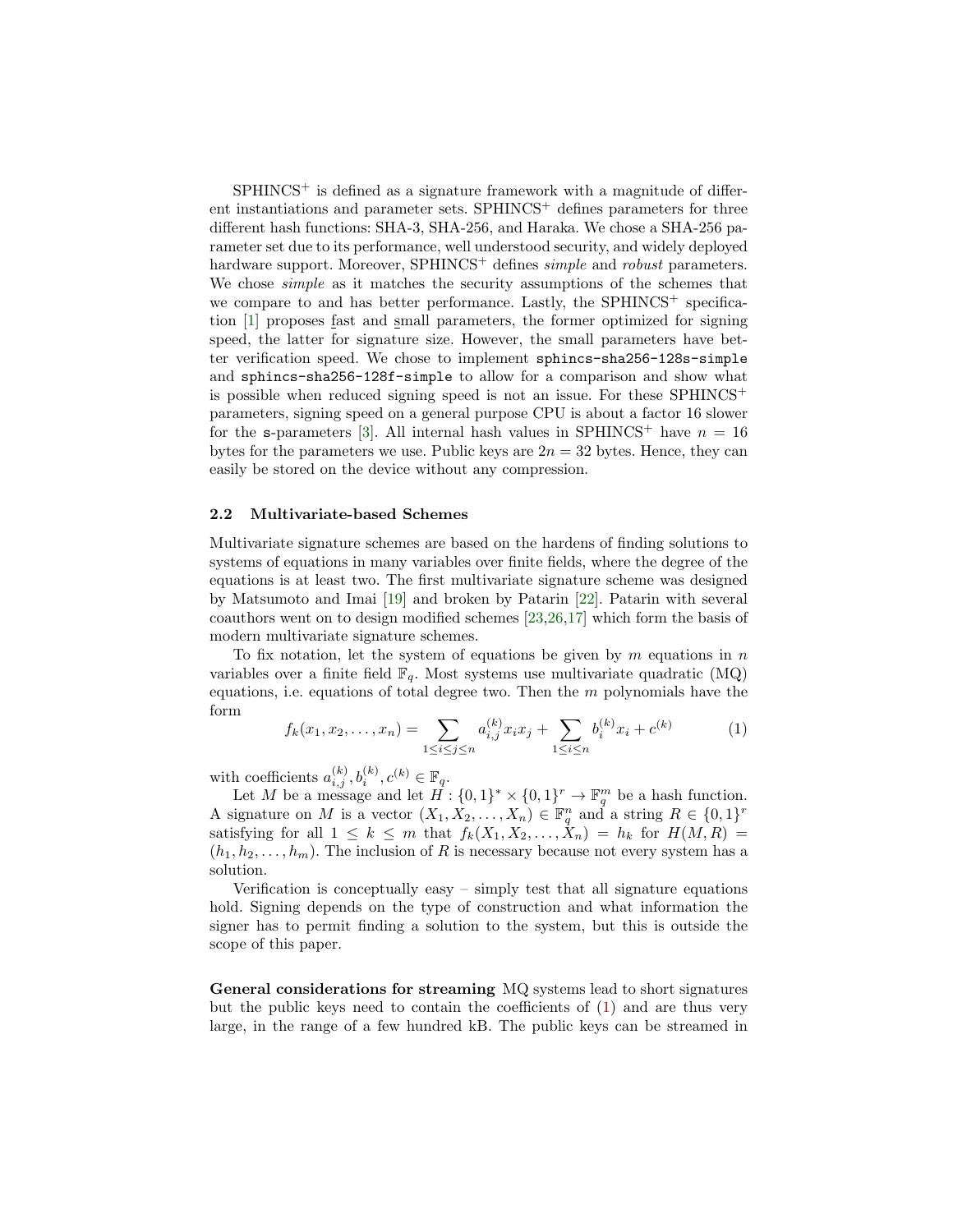in blocks of rows or columns, depending on how the public key is represented. At most m elements of  $\mathbb{F}_q$  are needed to hold the partial results of evaluating  $f_k(X_1, X_2, \ldots, X_n), 1 \leq k \leq m$  in addition to the n elements for the signature and the m elements for the hash.

Rainbow Rainbow [\[9\]](#page-13-10) is a finalist in round 3 of the NIST competition. Rainbow uses two layers of the Oil and Vinegar (OV) scheme [\[24\]](#page-14-4). For Rainbow the finite field is  $\mathbb{F}_{2^4}$ , so signatures require  $\lceil m/2 \rceil$  bytes, leading to 66 bytes in NIST security level 1. We implement rainbowI-classic rather than one of the "circumzenithal" or "compressed" variants. Public keys are 158 kB for rainbowI-classic.

In Rainbow, the coefficients  $b$  and  $c$  are all zero. During verification, we load in columns  $a_{i,j}^{(*)}$  corresponding to coefficients of each monomial  $x_ix_j, i \leq j$ . If  $0 \neq x_i x_j = k \in \mathbb{F}_{16}$ , we accumulate  $a_{i,j}$  into a column  $\mathbf{A}_k$ , If  $x_i = 0$ , we skip all columns involving  $x_i$ . The final result is  $\sum_{k \in \mathbb{F}_{16}^*} k \mathbf{A}_k$ .

GeMSS GeMSS [\[6\]](#page-12-3) is an alternate in round 3 of the NIST competition. GeMSS is based on the HFEv– scheme [\[25\]](#page-14-5). For GeMSS the finite field is  $\mathbb{F}_2$ , so signatures are very small, starting at 258 bits for category I, but to achieve security the public key needs to be very large, starting at 350 kB for category I.

It bears mentioning that GeMSS is special among multivariates in that it employs the Patarin-Feistel structure to achieve very short signatures, wherein a public key is used *four* times during the verification. With pubkey  $f$  being  $m$ equations in *n* variables, to verify the signature of the message  $M$ , we do:

- 1. write the signature as  $({\bf S}_4, {\bf X}_4, {\bf X}_3, {\bf X}_2, {\bf X}_1)$  where  ${\bf S}_i$  are size m and the  ${\bf X}_i$ are size  $n - m$  (so the actual length of the signature is  $4n - 3m$ ).
- 2. At stage *i*, which goes from 4 to 1, we set  $\mathbf{S}_{i-1} = f(\mathbf{S}_i || \mathbf{X}_i) \oplus \mathbf{D}_i$ , where  $\mathbf{D}_i$ is the first m bits of  $(SHA - 3)^{i}$  (M).
- 3. The signature is valid if  $S_0$  is the zero vector.

There are three types of GeMSS parameters. "RedGeMSS" uses very aggressive parameters; "BlueGeMSS" uses more conservative parameters. Just "GeMSS" falls in the middle, and this is what we choose to implement. The parameter set targeting NIST security level 1 is gemss-128 and has 350 kB public keys.

#### 2.3 Lattice-based Schemes

Lattice-based cryptographic schemes are promising post-quantum replacements for currently used public-key cryptography since they are asymptotically efficient, have provable security guarantees, and are very versatile, i.e., they offer far more functionality than plain encryption or signature schemes.

Lattice-based signature schemes are constructed using one of two techniques, either the GPV framework that is based on the hash-and-sign paradigm [\[11\]](#page-13-11), or the Fiat-Shamir transformation [\[18\]](#page-13-12). The security of lattice-based signature schemes can be proven based on hard lattice problems (usually the LWE problem, the SIS problem, and variants thereof) or the NTRU assumption.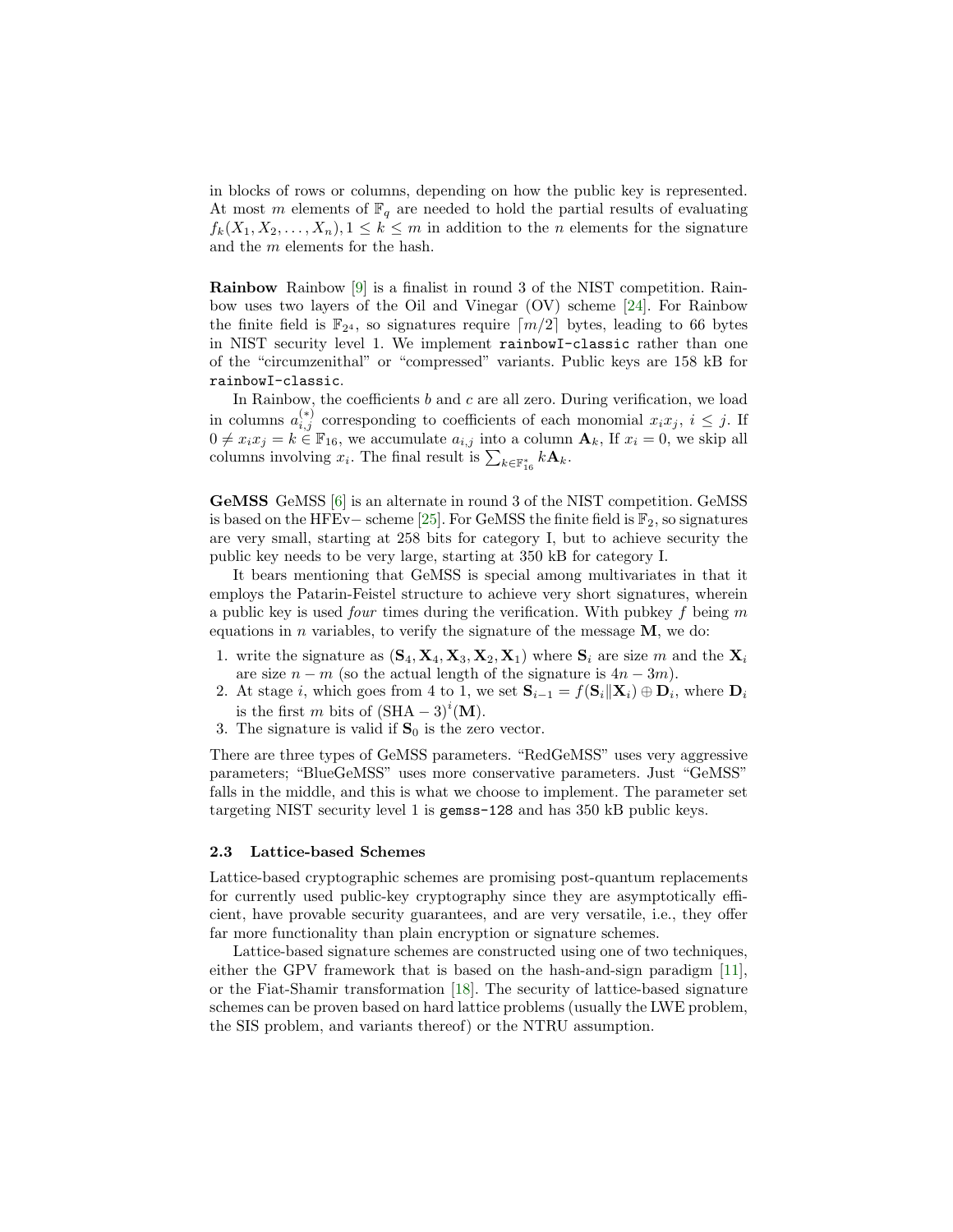Dilithium Dilithium is a NIST round 3 finalist [\[2\]](#page-12-4). Signature verification for Dilithium works as follows: The public key  $pk = (\rho, t_1)$  consists of a uniform random 256-bit seed  $\rho$ , which expands to the matrix of polynomials **A**, and  $t_1$ . For MLWE samples  $t = As + e$ ,  $t_1$  is the first output of the Power2Round procedure [\[2,](#page-12-4) Figure 3], and  $(\mathbf{t}_1, \mathbf{t}_0) = \text{Power2Round}_q(\mathbf{t}, d)$  is the straightforward bit-wise way to break up an element  $r = r_1 \cdot 2^d + r_0$ , where  $r_0 = r \mod 2^d$  and  $r_1 = (r - r_0)/2^d$  with  $-2^d/2 \le r_0 < 2^d/2$ . Hence, the coefficients of  $\mathbf{t}_0$  are the d lower order bits and the coefficients of  $t_1$  — the second part of the public key — are the  $\lceil \log q \rceil - d$  higher order bits of the coefficients of **t**. To verify a signature  $(\mathbf{z}, \mathbf{h}, c)$  for a message M, one computes  $\mathbf{w}' = \mathbf{A}\mathbf{z} - c \cdot \mathbf{t}_1 \cdot 2^d$ , uses the hint vector **h** to recover  $\mathbf{w}'_1 = \text{UseHint}(\mathbf{h}, \mathbf{w}')$ , and finally verifies that  $c = h(h(h(\rho||t_1)||M)||\mathbf{w}'_1)$ . For the details, we refer to [\[2\]](#page-12-4).

All Dilithium parameter sets use  $q = 2^{23} - 2^{13} + 1$  and  $d = 13$ . Hence, while the coefficients of  $t$  need 23 bits, the coefficients of the public key  $t_1$  need only 10 bits. We use the smallest instance of Dilithium, which is NIST level 2 parameter set dilithium2. The public key size of dilithium2 in total is 1 312 bytes and a signature needs 2 420 bytes.

Falcon Falcon, too, is a NIST round 3 finalist [\[28\]](#page-14-6). Falcon's signature verification works as follows: A signature for message  $M$ , consisting of the tuple  $(r, s)$ , can be verified given the public key  $h = gf^{-1} \pmod{q}$ , where  $f, g \in \mathbb{Z}_q[x]/(\phi)$  for a modulus q and a cyclotomic polynomial  $\phi \in \mathbb{Z}[x]$  of degree n. Firstly r and M are concatenated and hashed into a polynomial c and s is decompressed using a unary code into  $s_2$ . Then,  $s_1 = c - s_2h$  is computed and it is verified that  $(s_1, s_2)$  has a small enough norm  $(\leq \lfloor \beta^2 \rfloor)$ . Coefficients are compressed one-by-one and hence can be decompressed individually. The embedding norm that is computed in [\[28,](#page-14-6) Algorithm 16, line 6] can be computed in linear time and only requires two coefficients at a time. However, the preceding polynomial multiplication requires all coefficients of one operand to be present, preventing coefficient-by-coefficient streaming for both the signature and the public key at the same time. If, however, only the signature or the public key is streamed, the polynomial multiplication could be performed. We use falcon-512, targeting NIST level I, which uses dimension  $n = 512$  and  $q = 12289 \approx 2^{14}$ , hence each coefficient of the public key needs 14 bits.

## 3 Implementation

The following section describes the implementations of the signature schemes for the use case of feature activation described in Section [1.](#page-0-0) The signature verification is performed on a Cortex-M3. The consumption for program flash should be limited to 8 kB. The RAM usage should not exceed 8 kB. The bus speed for streaming is assumed to run at either 500 kbit/s or 20 Mbit/s.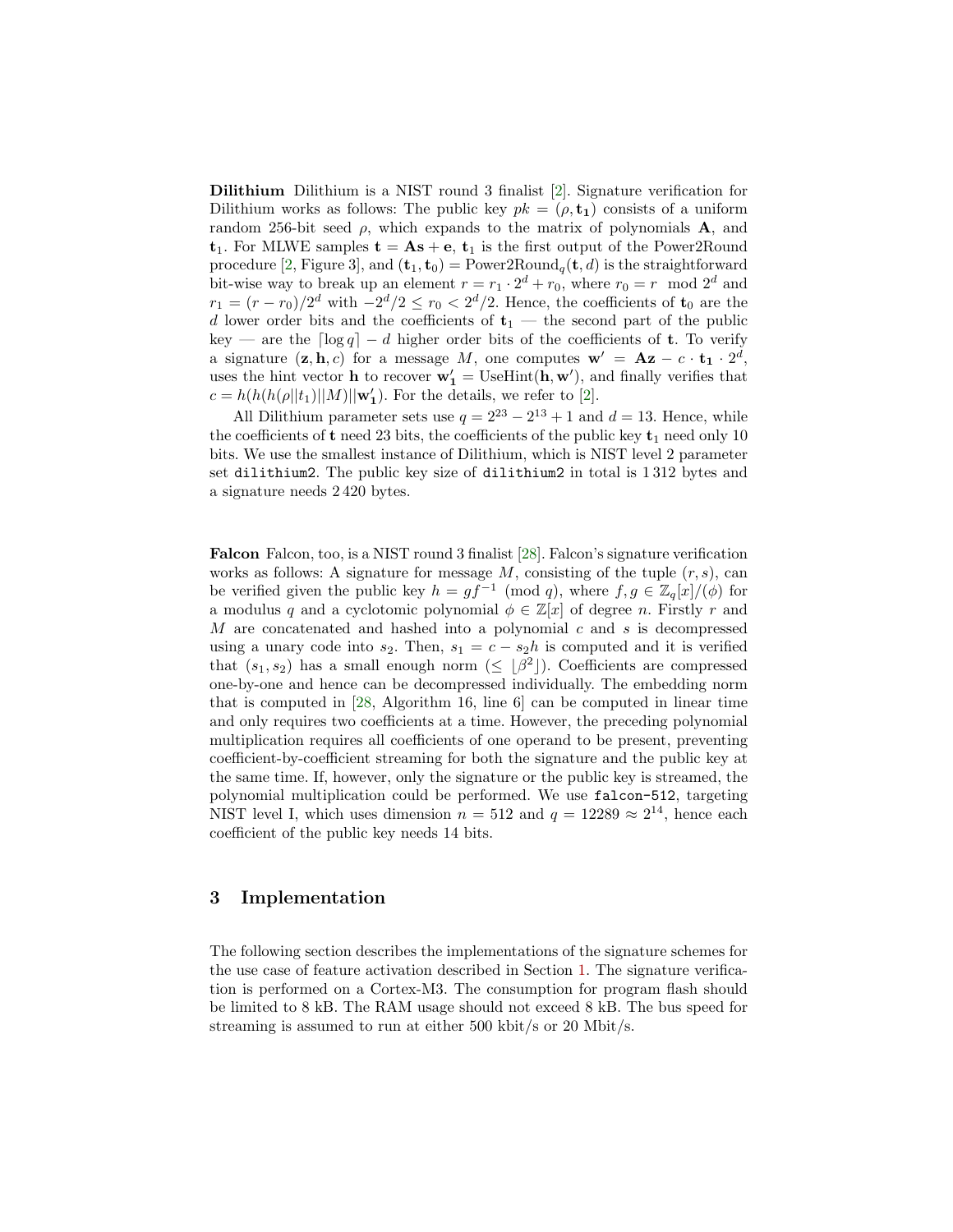#### 3.1 Streaming Interface

Signed messages and public keys are streamed into the embedded Cortex-M3 device. To avoid performance overhead, our streaming implementation follows a very simple protocol. In a first step, the length of the signed message is transmitted to the embedded device. Then the embedded device initializes streaming by supplying a chunk size to the sender and additionally supplies if signed message or public key is to be streamed first. After every chunk, the embedded device can request a new chunk or return a verification result. The chunk size may be altered between chunks, but the public key and the signed message are always streamed in-order.The result is a one-bit message, signaling if the verification succeeded or failed, followed by the message in case the verification succeeded.

#### 3.2 Public Key Verification

As the public key is being streamed in from an untrusted source, it is imperative to validate that the key is actually authentic. We assume that a hash of the public key is stored inside the HSM in some integrity-protected area.While the public key is being streamed in, we incrementally compute a hash of it that we eventually compare with the known hash. We use the same hash function as used by the studied scheme, i.e., SHA-256 for sphincs-sha256 and rainbowI-classic, SHAKE-128 for gemss-128 and SHAKE-256 for dilithium2 and falcon-512. We keep the hash state in memory, occupying additional 200 bytes for SHAKE-128 and 32 bytes for SHA-256. We use the incremental SHA-256 and SHAKE implementations from pqm4 [\[16\]](#page-13-13).

In the case of gemss-128, the public key is needed multiple times; once in every of the four evaluations of the public map. Note that the integrity needs to be verified each time.

#### 3.3 Implementation Details

In the following, we describe the modifications to existing implementations of the five studied schemes needed to use them with the given platform constraints. Table [1](#page-7-0) lists the public key, signature sizes, and the time needed for streaming them into the device at 500 kbit/s and 20 Mbit/s.

 $SPHINCS<sup>+</sup>$  Our SPHINCS<sup>+</sup> implementation is based on the round-3 reference implementation [\[1\]](#page-12-2). Preceding work [\[16\]](#page-13-13) shows that computation time for  $SPHINCS<sup>+</sup>$  verification on single-core embedded devices is almost exclusively spent in the underlying hash function. We did therefore not investigate further optimization possibilities. Aligning the implementation to a streaming API is fairly straightforward as SPHINCS<sup>+</sup> signatures get processed in-order. For both sphincs-sha256-128f-simple and sphincs-sha256-128s-simple a public key is 32 bytes and hence does not require streaming.

For sphincs-sha256-128f-simple, a signature is 17 088 bytes. The selected SPHINCS<sup>+</sup> parameter sets use  $n = 16$  byte and so a streaming chunk size of 16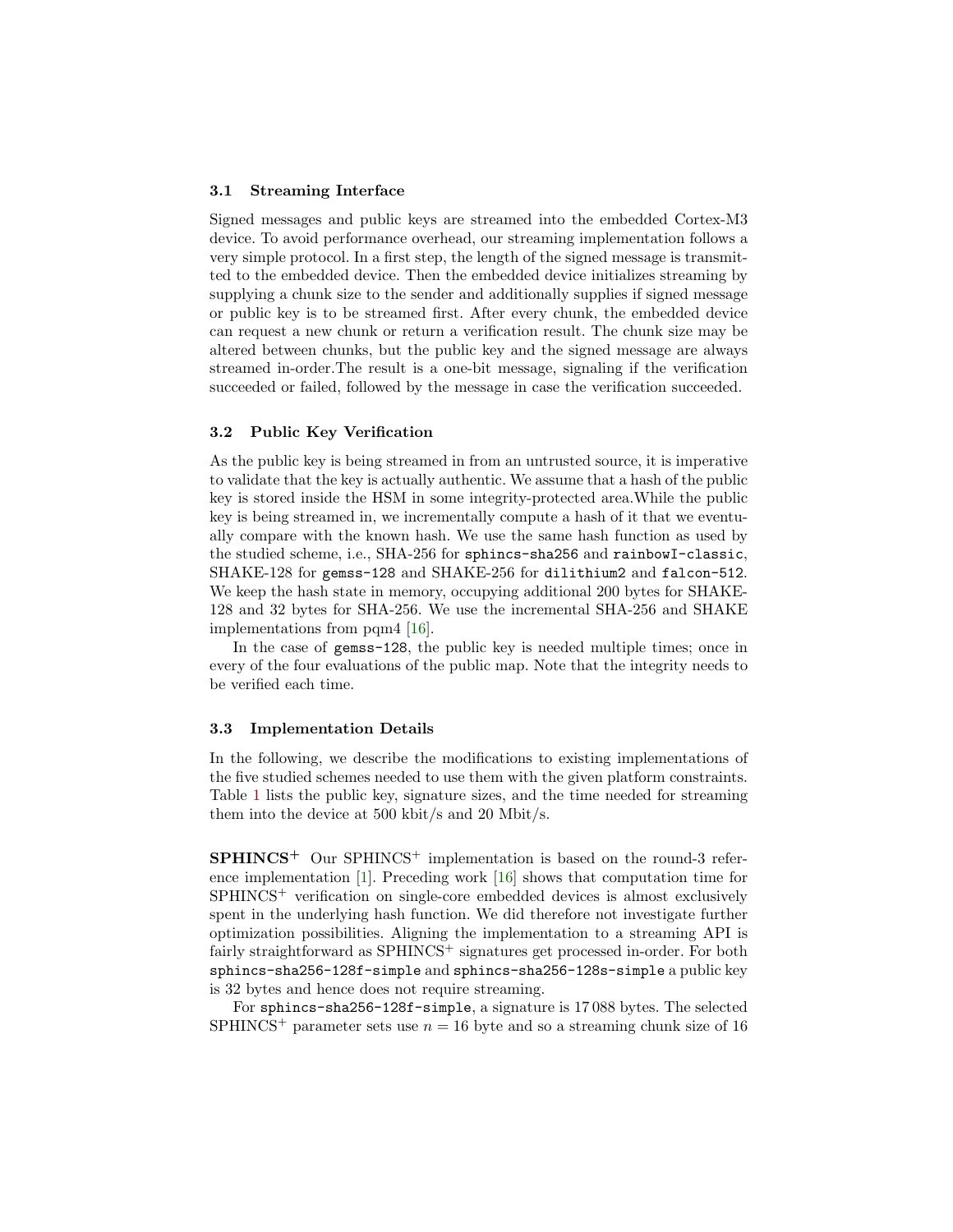|                                                                                | streaming data |       |                   | streaming time         |                   |  |
|--------------------------------------------------------------------------------|----------------|-------|-------------------|------------------------|-------------------|--|
|                                                                                | pk             | sig   | total             | $500 \; \text{kbit/s}$ | $20$ Mbit/s       |  |
| $sphincs-sa$                                                                   | 32             | 7856  | 7888              | $126.2 \text{ ms}$     | $3.2 \text{ ms}$  |  |
| $sphincs-fb$                                                                   | 32             | 17088 | 17120             | 273.9 ms               | $6.9 \text{ ms}$  |  |
| rainbowI-classic                                                               | 161600         | 66    | 161666            | 2586.7 ms              | $64.7 \text{ ms}$ |  |
| gemss-128                                                                      | 352188         | 33    | $1408785^{\circ}$ | $22540.6$ ms           | $563.5$ ms        |  |
| dilithium2                                                                     | 1312           | 2420  | 3732              | $59.7$ ms              | $1.5 \text{ ms}$  |  |
| falcon-512                                                                     | 897            | 690   | 1587              | $25.4 \text{ ms}$      | $0.6$ ms          |  |
| $b$ -sha256-128f-simple<br>$a$ -sha256-128s-simple<br>$c_4 \cdot  pk  +  sig $ |                |       |                   |                        |                   |  |

<span id="page-7-0"></span>Table 1. Communication overhead in bytes and milliseconds at 500 kbit/s and 20 Mbit/s. GeMSS requires to stream in the public key  $nb$ -ite times (4 for gemss-128). All other schemes require streaming in the public key and signed message once.

bytes is possible. However, such a small chunk is undesirable due to overhead in terms of memory and computation. The leading 16 bytes of the signature make up the randomizer value, followed by the 3 696 byte FORS signature, consisting of 33 authentication paths, and the 13 376 bytes for 22 MSS signatures. Our implementation first processes a 3 712 byte chunk containing the randomizer value and FORS signature. This is used to compute the message digest and then the FORS root, evaluating the 33 authentication paths. Then, the computed FORS root is verified using the MSS signatures. The overall 22 MSS signatures, each consisting of a WOTS+ signature and an authentication path, are processed in three chunks. Given the memory constraints, the largest available chunk size is 4 864 bytes containing 8 MSS signatures. MSS signature streaming is therefore done in two 4 864 byte chunks and one final 3 648 byte chunk. Starting from the FORS root, this data is used to successively reconstruct all the MSS tree roots from the respectively previous root: first computing 67 hash chains using the WOTS+ signature, compressing their end nodes in a single hash, and then evaluating an authentication path. The last (or "highest") MSS tree root is then compared to the root node in the public key. For this to work, the reserved chunk buffer needs to be 4 864 bytes large.

For sphincs-sha256-128s-simple, streaming works analogously. The signature size is 7 856 bytes and only seven - slightly larger - MSS signatures are used within the scheme. This makes it possible to stream in all 7 MSS signatures in a single 4 928 bytes chunk. Streaming therefore consists of one FORS+randomizervalue (2 928 bytes) and one MSS (4 928 bytes) chunk.

Rainbow The round-3 submission of Rainbow [\[9\]](#page-13-10) contains an implementation targeting the Cortex-M4. As it relies only on instructions also available on the Cortex-M3, it is also functional on the Cortex-M3. However, due to the large public key (162 kB), we adapt the implementation for streaming. Rainbow signatures consist of an  $\ell$  bit (128 for rainbowI-classic) salt and n (100) variables  $x_i$ in a small finite field ( $\mathbb{F}_{16}$  for rainbowI-classic). Two  $\mathbb{F}_{16}$  elements are packed into one byte in the signature and public key. We first unpack the elements of the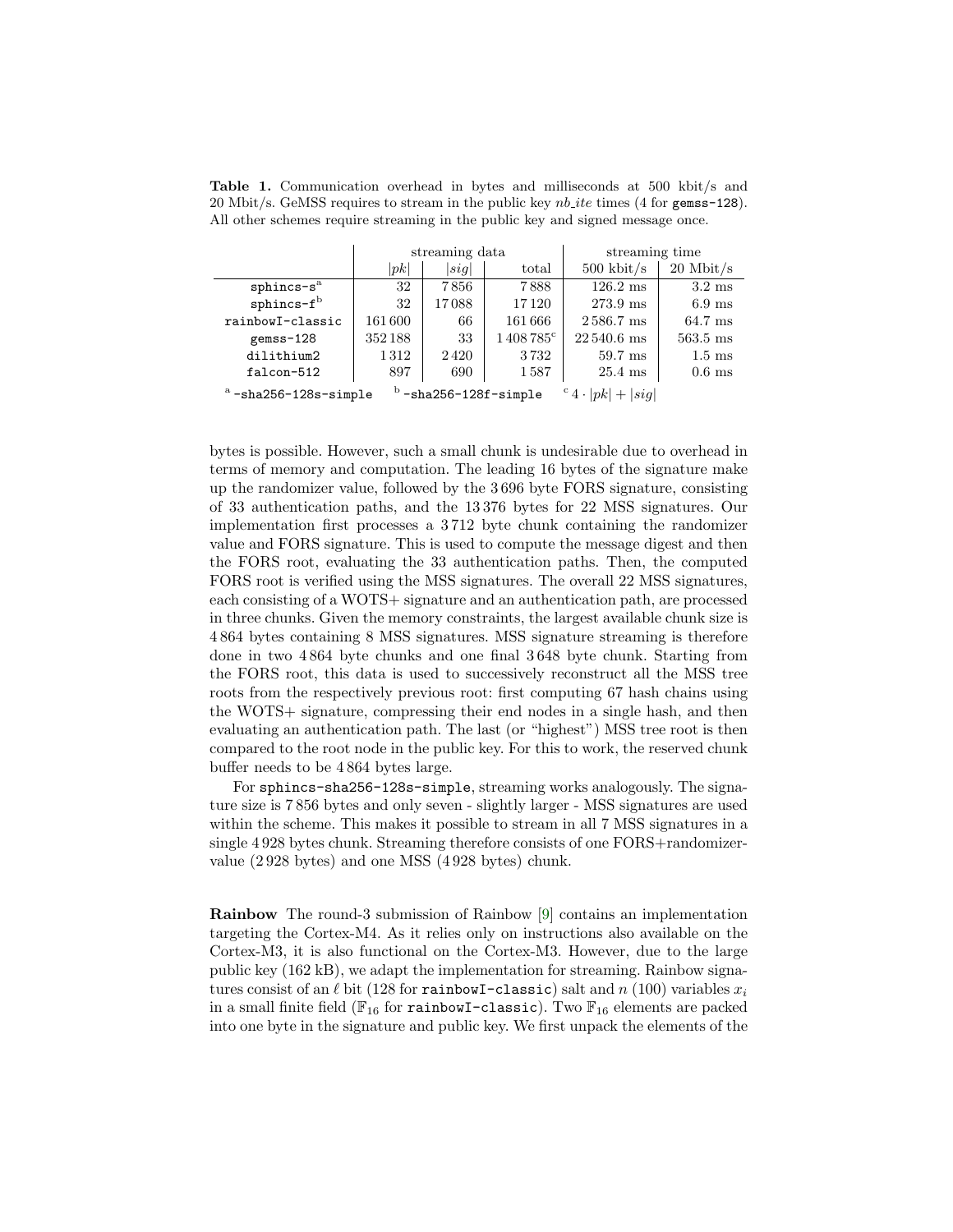signature and store one  $x_i$  in the lower four bits of a byte. This doubles memory usage from 50 to 100 bytes, but makes look-ups for individual elements easier. After the signature and corresponding  $x_i$  are stored in memory, the public key is streamed in. The public key consists of the Macaulay matrix  $p_{i,j}^{(k)}$  representing the public map consisting of  $m(64)$  equations of the form

$$
p^{(k)}(x_1,\ldots,x_n) = \sum_{i=1}^n \sum_{j=i}^n p^{(k)}_{i,j} x_i x_j
$$

with the  $x_i, x_j$  corresponding to the variables from the signature. For computational efficiency the public key is represented in the column-major form. The public key's first 32 byte chunk therefore has the form  $[p_{1,1}^{(1)}|p_{1,1}^{(2)}| \dots | p_{1,1}^{(m)}]$  and the contained coefficients should be multiplied by  $x_1^2$ . Subsequent 32 byte chunks have the same form  $([p_{1,2}^{(1)}] \dots | p_{1,2}^{(m)}]$  should be multiplied by  $x_1 \cdot x_2$  and so forth.). To increase performance, Rainbow implementations delay multiplications. Before the actual multiplication step, coefficient sums are accumulated. Every incoming 32 byte chunk is added to one of 15 accumulators  $a_k$  based on the 15 possible values of  $y_{i,j} = x_i \cdot x_j$  with  $y_{i,j} > 0$ . If  $y_{i,j}$  is zero, the chunk is discarded. Once all chunks are consumed, every accumulator is multiplied by its corresponding factor  $\tilde{a}_k = [k \cdot a_k^{(1)}]$  $_{k}^{(1)}|k\cdot a_{k}^{(2)}$  $\binom{2}{k}$ ...] and added summed up the final result.

One can exploit that if an element  $x_i$  is zero, all monomials  $x_i x_j$  will be zero and the corresponding columns of the public key will not contribute to the result. As every 16th  $x_i$  is expected to be zero, this results in a significant speed-up. As Rainbow is using  $\mathbb{F}_{16}$  arithmetic, additions are **XOR**. For multiplications, we use the bitsliced implementation from the Rainbow Cortex-M4 implementation [\[9\]](#page-13-10).

The smallest reasonable chunk size for Rainbow is a single column of the Macaulay matrix, i.e., 32 bytes. However, as larger chunk sizes result in lower overhead, we use the largest chunk size which fits in our available memory. Due to the low memory footprint of the Rainbow implementation, we can afford to use chunks of 214 columns, i.e., 6848 bytes. As there are 5050  $(n \cdot (n+1)/2)$ columns, the last chunk is only 128 columns, i.e., 4 096 bytes.

GeMSS To the best of our knowledge, there are no GeMSS implementations available targeting microcontrollers and we, hence, write our own. We base our GeMSS implementation on the reference implementation accompanying the specification [\[6\]](#page-12-3). The biggest challenge is that the entirety of the 352 kB public key is needed in each of the evaluations of the public map p. Due to the iterative construction of the HFEv- scheme, there appears to be no better approach than streaming in the public key in each iteration, i.e.,  $nb$  ite (4 for gemss-128) times.

Each application of the public map  $p$  requires the computation of

$$
p_i = \sum_{i=0}^{n+v} \sum_{j=i}^{n+v} x_i x_j a_{i,j} + a_0.
$$

Each column of the Macaulay matrix needs to be multiplied by a product of two variables and then added to the accumulator. The field used by GeMSS is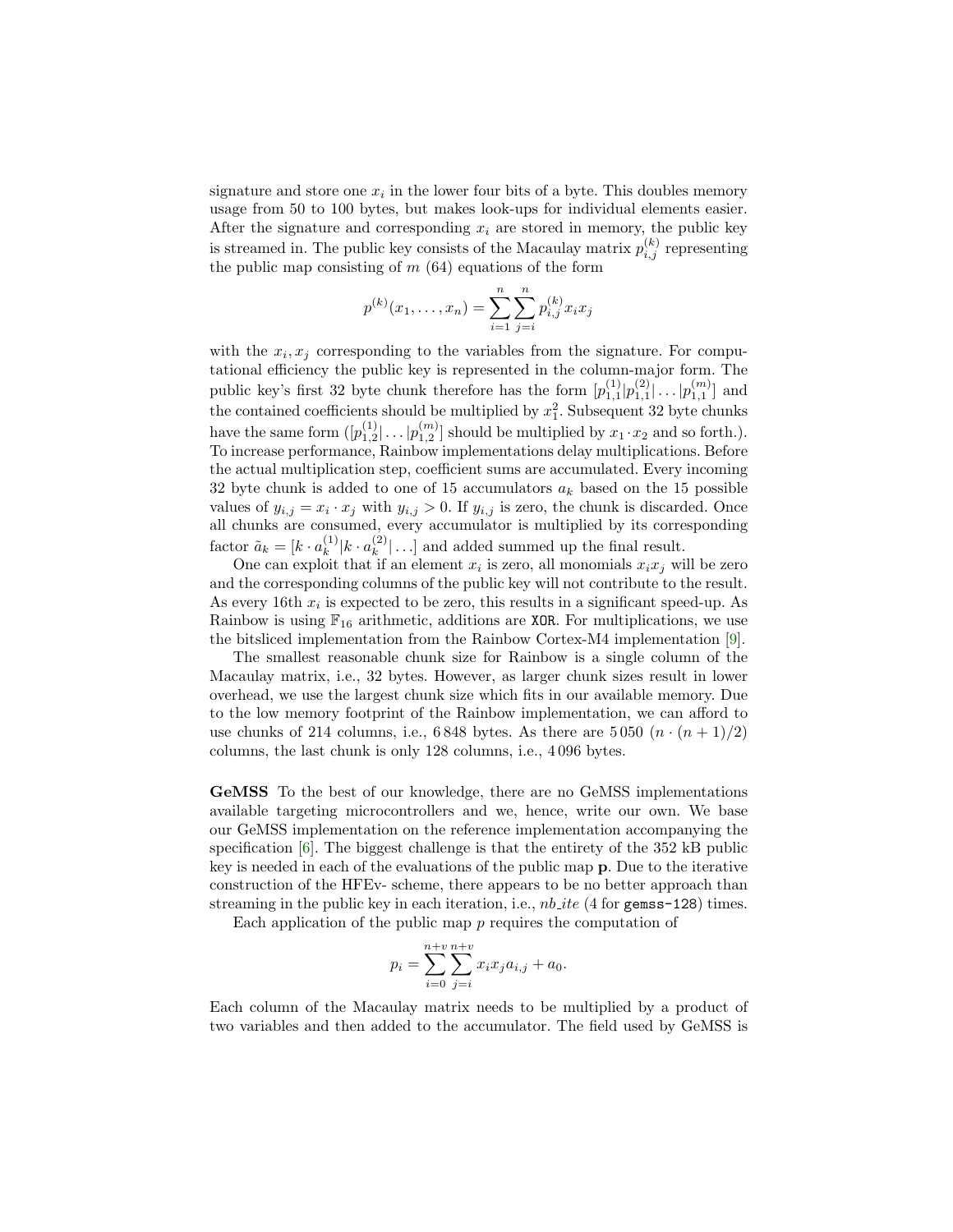$\mathbb{F}_2$  and, hence, field multiplication is logical AND and field addition is XOR which allows straightforward bitslicing of operations. Unfortunately, since the number of equations  $(m)$  is not a multiple of 8  $(m = 162$  for gemss-128), one cannot simply store the Macaulay matrix in column-major form since this would result in the columns not being aligned to byte boundaries. Therefore, GeMSS stores the first  $8 \cdot |m/8|$  (160) equations in a column-major form making up the first  $|m/8| \cdot ((n+v) \cdot (n+v+1))/2 + 1)$  (347 840) bytes of the public key with  $n+v$  $(n = 174, v = 12)$  being the number of variables. The last 2 equations are stored row-wise occupying the last  $2 \cdot (((n + v) \cdot (n + v + 1))/2 + 1)/8$  (4348) bytes.

We split the computation in two parts: The first  $8 \cdot |m/8|$  equations and the last  $(m \mod 8)$  equations. For the former, the most important optimization comes from the observation that if either of the two variables  $x_i$  or  $x_j$  is zero, the corresponding column does not impact the result. Similar to the Rainbow implementation, in the case  $x_i$  is zero, the entire inner loop and, hence,  $n+v-i$ columns of the public key can be skipped. As half of the  $x_i$  are expected to be zero, this results in a vast performance gain. For the last  $(m \mod 8)$ , we first compute the monomials  $x_ix_j$  and store them in a vector, then we add this vector to each row of the public key. Lastly, we compute the parity of each row. The smallest reasonable chunk size for the first part of the computation is one column of the public key (20 bytes), while it is one row (2174 bytes) for the second part. However, we use 4 560 byte-chunks (285 columns) to achieve lowest overhead with 8 kB RAM.

Dilithium. Our Dilithium implementation is based on previous work targeting the Cortex-M3 and Cortex-M4 [\[12\]](#page-13-14). However, this work predates the round 3 Dilithium submission [\[2\]](#page-12-4) which introduced some algorithm tweaks and parameter changes. Most notably for the performance of dilithium2 verification, the matrix dimension of **A** changed from  $(k, \ell) = (4, 3)$  to  $(4, 4)$ . Therefore, we adapt the existing Cortex-M3 implementation to the new parameters.

For dilithium2, the implementation of [\[12\]](#page-13-14) requires 9 kB of stack in addition to the 2.4 kB signature and 1.3 kB public key in memory. We apply a couple of tricks to fit it within  $8$  kB: We compute one polynomial of  $w'$  at a time, which allows us to stream in the public key  $\mathbf{t}_1$ . Usually, one computes  $\mathbf{w}' = \mathbf{A}\mathbf{z} - c \cdot \mathbf{t}_1 \cdot 2^d$ as  $\text{NTT}^{-1}(\hat{\mathbf{A}} \cdot \text{NTT}(\mathbf{z}) - \text{NTT}(c) \cdot \text{NTT}(\mathbf{t}_1 \cdot 2^d))$ . Hence, it is desirable for performance to keep  $NTT(z)$  and  $NTT(c)$  in memory. However, that already occupies 5 kB. We instead keep the compressed forms of  $z$  and  $c$  in memory, occupying only  $\ell \cdot 576 = 2304$  and 32 bytes, respectively, and recompute the NTT operations.

Previous implementations of Dilithium use 3 temporary polynomials to compute  $\text{NTT}^{-1}(\hat{\mathbf{A}} \cdot \text{NTT}(\mathbf{z}) - \text{NTT}(c) \cdot \text{NTT}(\mathbf{t}_1 \cdot 2^d))$ , one for the accumulator and two temporary ones for the inputs. We instead compute  $\texttt{NTT}^{-1}(-\texttt{NTT}(c) \cdot \texttt{NTT}(\mathbf{t}_1 \cdot 2^d))$  $+\hat{\mathbf{A}} \cdot \text{NTT}(\mathbf{z})$ , which can be computed in 2 polynomials by sampling  $\hat{\mathbf{A}}$  coefficient-wise, as was also proposed for Kyber [\[5\]](#page-12-5).

The total memory consumption comprises the 2 420-byte signature, 2 polynomials of 1 024 bytes each, 3 Keccak states of 200 bytes each, and about 600 bytes of other buffers, i.e., approximately 5 670 bytes in total. To improve speed,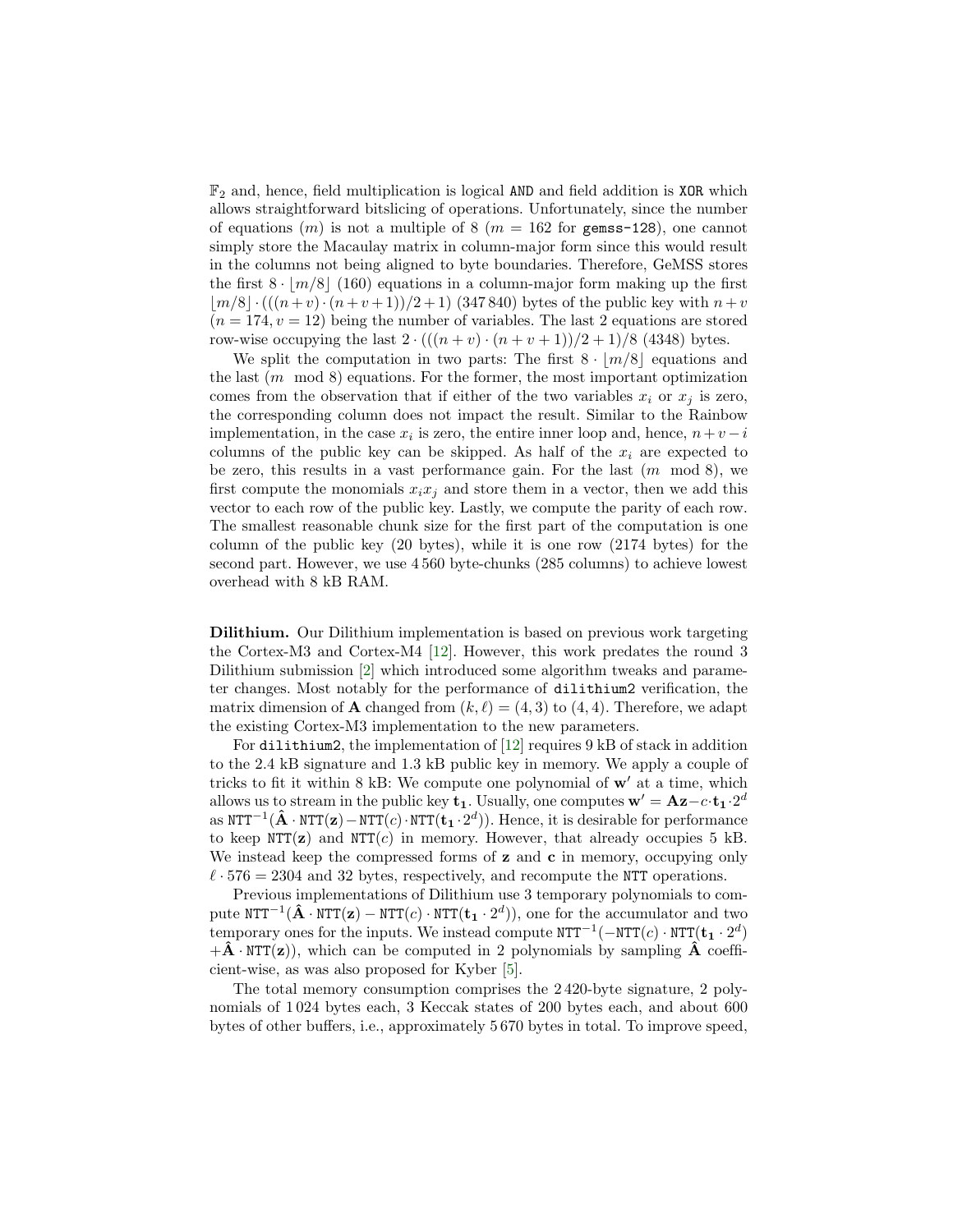one can cache as much of  $NTT(z)$  and  $NTT(c)$  as possible. We cache  $NTT(c)$  and 3 polynomials of NTT(z) while still remaining below 8 kB of stack.

Falcon We used a Cortex-M4 optimized implementation which is also part of Falcon's round-3 submission [\[27](#page-14-7)[,28\]](#page-14-6). It is compatible with Cortex-M3 processors, but relies on emulated floating point arithmetic. This leads to data-dependent runtimes, which is unproblematic for verification, but may be an issue when considering signing as well. On the Cortex-M3, the implementation submitted to NIST uses around 500 bytes of stack space, public keys of circa 900 bytes, signatures of around 800 bytes, and a 4 kB scratch buffer. The overall memory footprint is about 6.5 kB. Hence, streaming in the data in small packets is not necessary. Our implementation copies the whole public key and signature to RAM before running the unmodified Falcon verification algorithm.

#### 4 Results

We chose an ARM Cortex-M3 board with 128 kB RAM and 1 MB Flash, an STM32 Nucleo-F207ZG, as the platform for the implementation of our case study. This board meets most of the specifications of an environment with limited resources of a typical automotive HSM embedded in MCUs. The only mismatch is the non-volatile memory (NVM). A typical limited HSM has much less NVM.

We clock the Cortex-M3 at 30 MHz (rather than the maximum frequency of 120 MHz) to have no Flash wait states. In a practical deployment in an HSM one would use fast ROM instead of Flash and, hence, our cycle counts are close to what we would expect in an automotive HSM.

We base our benchmarking setup on the  $pqm3<sup>2</sup>$  $pqm3<sup>2</sup>$  $pqm3<sup>2</sup>$  framework and adapt it to support our streaming API. For counting clock cycles, we use the SysTick counter. We stream in the signed message and public key using USART, but disregard the cycles spent waiting for serial communication. We stream in the signed message and public key using USART using a baud rate of 57 600 bps, which is much slower than what we would expect in a practical HSM. We use arm-none-eabi-gcc version 10.2.0 with -O3. We use a random 33-byte message which resembles the short messages needed for feature activation.

Table [2](#page-11-0) presents the speed results for our implementations. The studied signature schemes rely on either SHA-256 (rainbowI-classic, sphincs-sha256) or SHA-3/SHAKE (dilithium2, falcon-512, and gemss-128). In a typical HSMenabled device SHA-256 would be available in hardware and SHA-3/SHAKE will also be available in the future. However, on the Nucleo-F207ZG no hardware accelerators are available. Hence, we resort to software implementations instead. For SHA-256 we use the optimized C implementation from SUPERCOP.[3](#page-10-1) For SHA-3/SHAKE, we rely on the ARMv7-M implementation from the XKCP.[4](#page-10-2)

<span id="page-10-0"></span> $^2$  <https://github.com/mupq/pqm3>

<span id="page-10-1"></span><sup>3</sup> <https://bench.cr.yp.to/supercop.html>

<span id="page-10-2"></span><sup>4</sup> <https://github.com/XKCP/XKCP>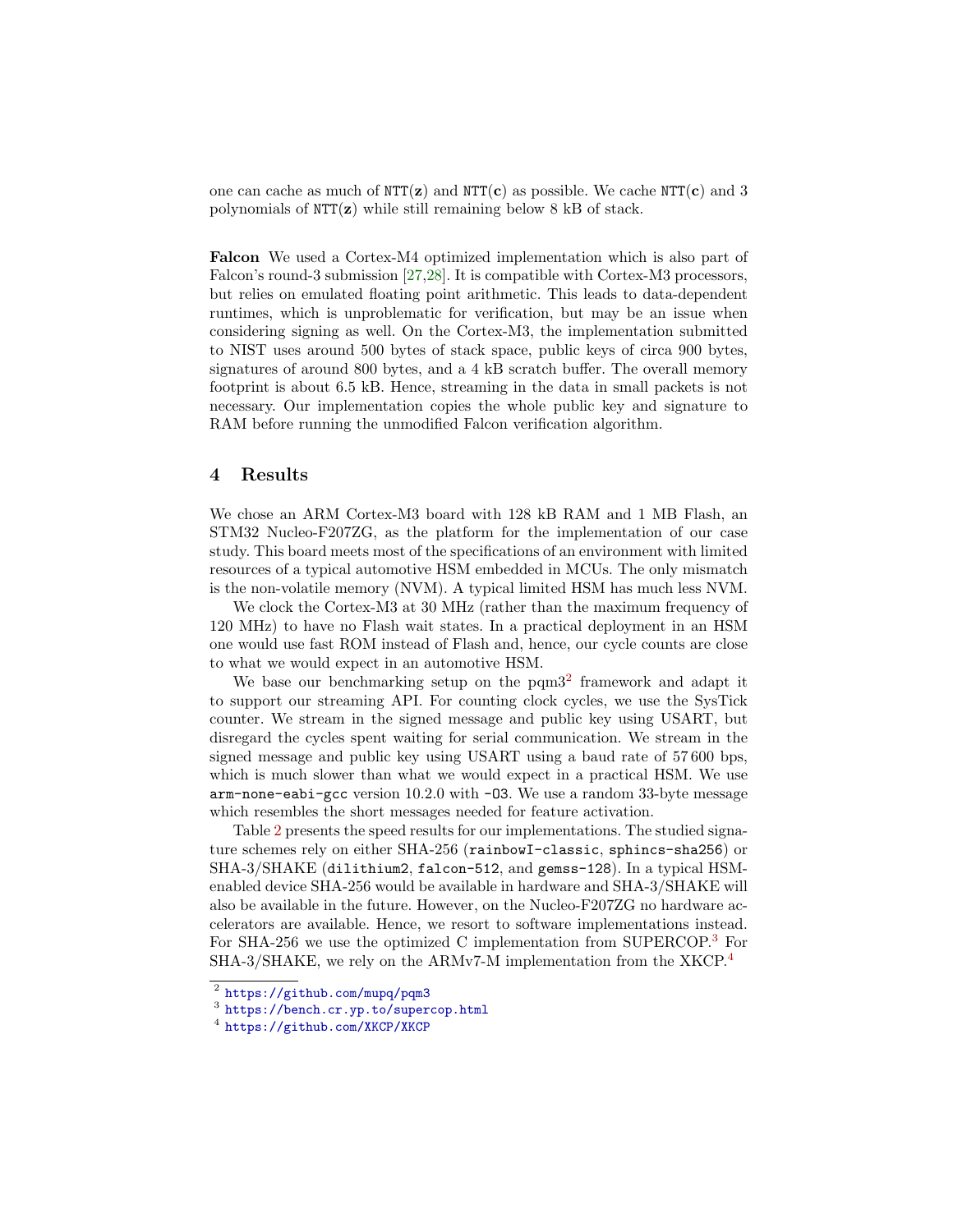<span id="page-11-0"></span>Table 2. Cycle count for signature verification for a 33-byte message. Average over 1 000 signature verifications. Hashing cycles needed for verification of the streamed in public key (hashing and comparing to embedded hash) are reported separately. We also report the verification time on a practical HSM running at 100 MHz and also the total time including the streaming at 20 Mbit/s.

|                                        | $w$ /0 pk vrf.     | $w/$ pk verification |         |                                              | streaming<br>W/     |
|----------------------------------------|--------------------|----------------------|---------|----------------------------------------------|---------------------|
|                                        |                    | pk vrf.              | total   | time <sup>e</sup>                            | $20$ Mbit/s         |
| $sphincs-sa$                           | 8741k              | $\theta$             | 8741k   | 87.4 ms                                      | $90.6$ ms           |
| $s$ phincs- $f^b$                      | 26 186k            | 0                    | 26 186k | $261.9$ ms                                   | $268.7$ ms          |
| rainbowI-classic                       | 333k               | $6.850k^d$           | 7182k   | 71.8 ms                                      | $136.5$ ms          |
| gemss-128                              | $1\,619\mathrm{k}$ |                      |         | $109\,938k^c$ 111557k 1115.6 ms              | $1679.1 \text{ ms}$ |
| dilithium2                             | 1 990k             | $133k^c$             | 2123k   | $21.2 \text{ ms}$                            | $21.8 \text{ ms}$   |
| falcon-512                             | 581k               | $91k^c$              | 672k    | $6.7 \text{ ms}$                             | $8.2 \text{ ms}$    |
| $a$ <sub>-cho</sub> $956-129a$ -cimple |                    |                      |         | $b$ -sha $256-129$ f-simple $CCHA$ $2/CHAKF$ |                     |

-sha256-128s-simple <sup>b</sup>  $-$ sha256-128f-simple  $\degree$ SHA-3/SHAKE

 $^{\rm d}$  SHA-256  $^{-}$   $^{\rm e}$  At 100 MHz (no wait states)

While GeMSS and Rainbow only compute a (randomized) hash of the message, SPHINCS+, Dilithium, and Falcon use hashing as a core building block of the verification. Consequently, the amount of hashing in multivariate cryptography is minimal  $(2\%$  for rainbowI-classic,  $4\%$  for gemss-128), while it makes up large parts for lattice-based (65% for dilithium2, 36% for falcon-512) and hash-based signatures (90% for sphincs-sha256-128s-simple and 88% for sphincs-sha256-128f-simple). Clearly lattice-based and hash-based schemes would benefit more from hardware accelerated hashing.

Additionally, we need to verify the authenticity of the streamed in public key. We report the time needed for public key verification separately. For hashbased signatures this operation comes virtually for free as the public key itself can be stored in the device, so that no hashing is required. For multivariate cryptography, the public key verification becomes the most dominant operation due to the large public keys and fast arithmetic. This is particularly pronounced for GeMSS as the public key is the largest and needs to be verified 4 times.

Table [3](#page-12-6) presents the memory requirements of our implementations.

### Acknowledgments

Part of this work was done during the Lorentz Center Workshop "Post-Quantum Cryptography for Embedded Systems", Oct. 2020. This work was carried out while the third and fifth author were visiting Academia Sinica. This work has been supported by the European Commission through the ERC Starting Grant 805031 (EPOQUE) and by the German Federal Ministry of Education and Research (BMBF) under the project QuantumRISC. Part of Marc Stöttinger's contribution to this work was done while he was employed at Continental AG. This work was supported by Taiwan Ministry of Science and Technology Grant 109-2221-E-001-009-MY3, Sinica Investigator Award AS-IA-109-M01, Executive Yuan Data Safety and Talent Cultivation Project (AS-KPQ-109-DSTCP). This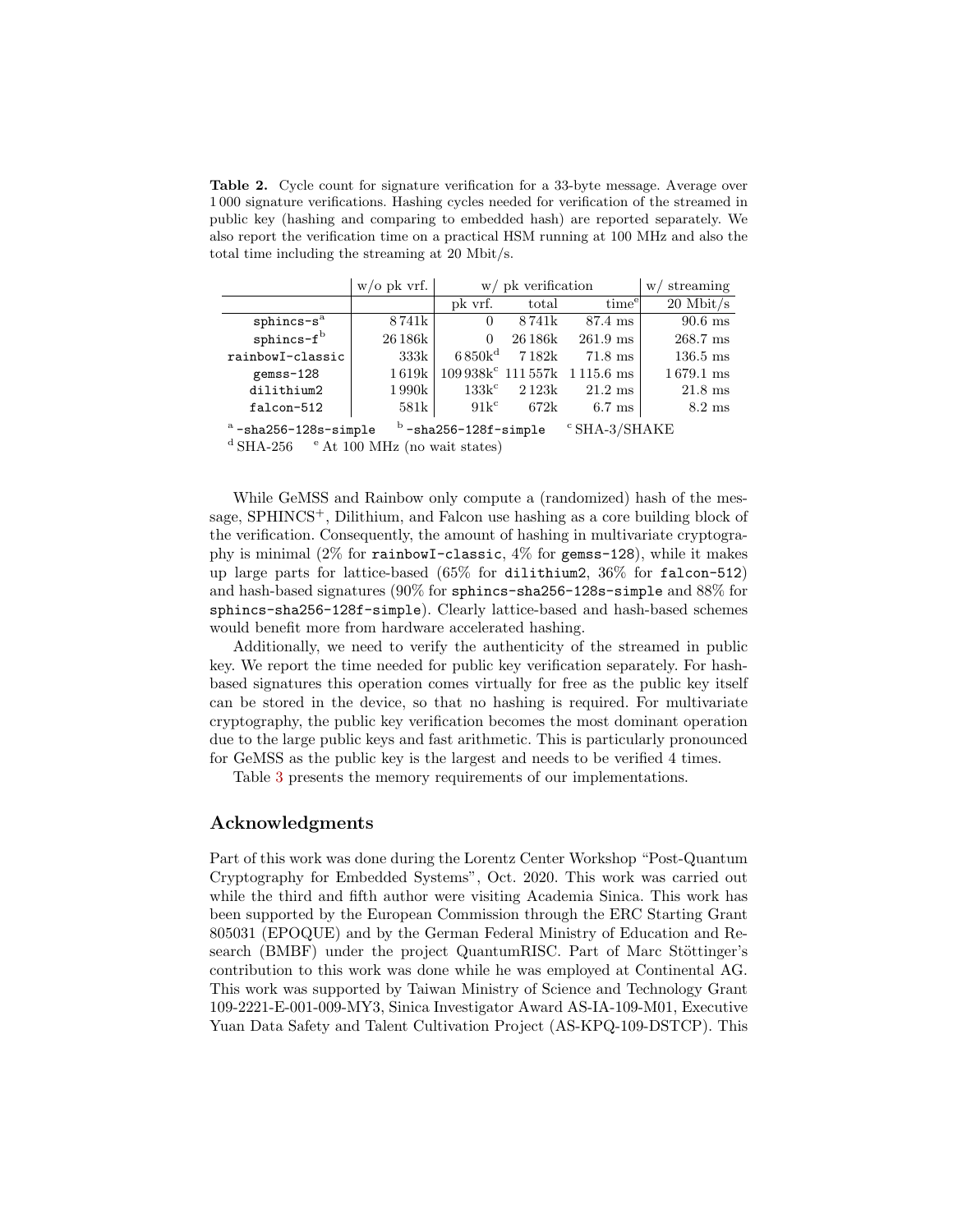<span id="page-12-6"></span>Table 3. Memory and code-size requirements in bytes for our implementations. Memory includes stack needed for computations, global variables stored in the .bss section and the buffer required for streaming. Code-size excludes platform and framework code as well as code for SHA-256 and SHA-3.

|                                                                       | memory |        |      |         | code    |
|-----------------------------------------------------------------------|--------|--------|------|---------|---------|
|                                                                       | total  | buffer | .bss | stack   | .text   |
| $sphincs-sa$                                                          | 6904   | 4928   | 780  | 1 1 9 6 | 2724    |
| $s$ phincs- $fb$                                                      | 7536   | 4864   | 780  | 1892    | 2586    |
| rainbowI-classic                                                      | 8168   | 6848   | 724  | 596     | 2 1 9 4 |
| gemss-128                                                             | 8176   | 4560   | 496  | 3 1 2 0 | 4740    |
| dilithium2                                                            | 8048   | 40     | 6352 | 1656    | 7940    |
| falcon-512                                                            | 6552   | 897    | 5255 | 400     | 5784    |
| $b$ -cha $256-128f$ -cimplo<br>$a$ <sub>-chn</sub> $956-199a$ -cimple |        |        |      |         |         |

-sha256-128s-simple <sup>b</sup> -sha256-128f-simple

work has been supported by the Netherlands Organisation for Scientific Research (NWO) under grant 628.001.028 (FASOR).

## References

- <span id="page-12-2"></span>1. Aumasson, J.P., Bernstein, D.J., Beullens, W., Dobraunig, C., Eichlseder, M., Fluhrer, S., Gazdag, S.L., Hülsing, A., Kampanakis, P., Kölbl, S., Lange, T., Lauridsen, M.M., Mendel, F., Niederhagen, R., Rechberger, C., Rijneveld, J., Schwabe, P., Westerbaan, B.: SPHINCS+. Submission to the NIST Post-Quantum Cryptography Standardization Project (2020), available at <https://sphincs.org/>
- <span id="page-12-4"></span>2. Bai, S., Lyubashevsky, V., Ducas, L., Kiltz, E., Lepoint, T., Schwabe, P., Seiler, G., Stehl´e, D.: CRYSTALS-DILITHIUM. Submission to the NIST Post-Quantum Cryptography Standardization Project (2020), available at [https://pq-crystals.](https://pq-crystals.org/dilithium/) [org/dilithium/](https://pq-crystals.org/dilithium/)
- <span id="page-12-1"></span>3. Bernstein, D.J., Hülsing, A., Kölbl, S., Niederhagen, R., Rijneveld, J., Schwabe, P.: The SPHINCS<sup>+</sup> Signature Framework. In: ACM CCS. ACM (2019). [https:](https://doi.org/10.1145/3319535.3363229) [//doi.org/10.1145/3319535.3363229](https://doi.org/10.1145/3319535.3363229)
- <span id="page-12-7"></span>4. Bernstein, D.J., Hopwood, D., Hülsing, A., Lange, T., Niederhagen, R., Papachristodoulou, L., Schneider, M., Schwabe, P., Wilcox-O'Hearn, Z.: SPHINCS: Practical Stateless Hash-Based Signatures. In: Oswald, E., Fischlin, M. (eds.) EU-ROCRYPT, Lecture Notes in Computer Science, vol. 9056, pp. 368–397. Springer (2015), <https://eprint.iacr.org/2014/795>
- <span id="page-12-5"></span>5. Botros, L., Kannwischer, M.J., Schwabe, P.: Memory-efficient high-speed implementation of Kyber on Cortex-M4. In: Buchmann, J., Nitaj, A., Rachidi, T. (eds.) Progress in Cryptology – Africacrypt 2019. Lecture Notes in Computer Science, vol. 11627, pp. 209–228. Springer (2019), <https://eprint.iacr.org/2019/489>
- <span id="page-12-3"></span>6. Casanova, A., Faugère, J.C., Macario-Rat, G., Patarin, J., Perret, L., Ryckeghem, J.: GeMSS. Submission to the NIST Post-Quantum Cryptography Standardization Project (2020), available at [https://www-polsys.lip6.fr/Links/NIST/GeMSS.](https://www-polsys.lip6.fr/Links/NIST/GeMSS.html) [html](https://www-polsys.lip6.fr/Links/NIST/GeMSS.html)
- <span id="page-12-0"></span>7. Chen, M.S., Chou, T.: Classic McEliece on the ARM Cortex-M4. Cryptology ePrint Archive, Report 2021/492 (2021), <https://eprint.iacr.org/2021/492>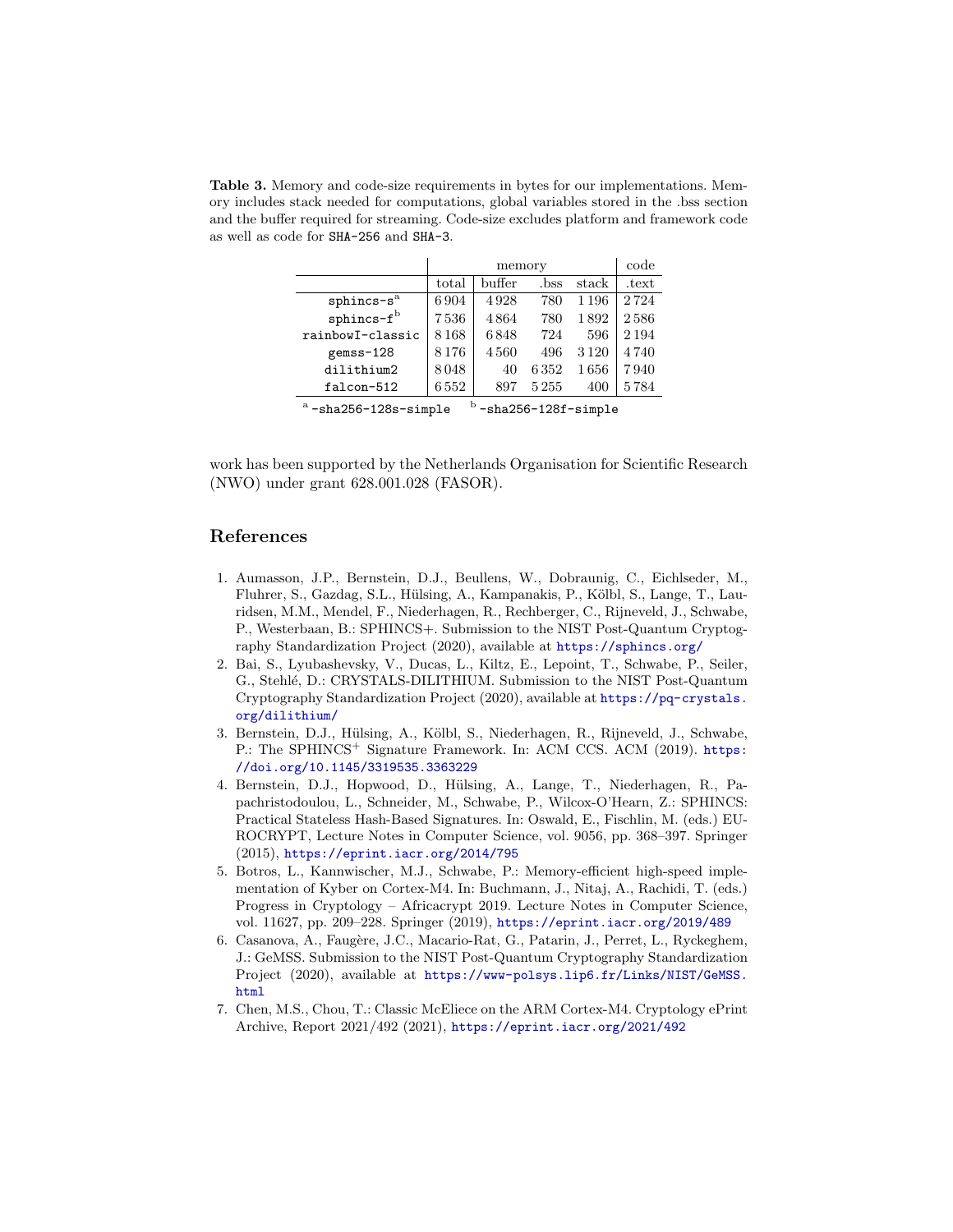- <span id="page-13-5"></span>8. Cooper, D., Apon, D., Dang, Q., Davidson, M., Dworkin, M., Miller, C.: NIST Special Publication 800-208: Recommendation for stateful hash-based signature schemes (2020). <https://doi.org/10.6028/NIST.SP.800-208>
- <span id="page-13-10"></span>9. Ding, J., Chen, M.S., Kannwischer, M., Patarin, J., Petzoldt, A., Schmidt, D., Yang, B.Y.: Rainbow. Submission to the NIST Post-Quantum Cryptography Standardization Project (2020), available at <https://www.pqcrainbow.org/>
- <span id="page-13-2"></span>10. Eisenbarth, T., Güneysu, T., Heyse, S., Paar, C.: Microeliece: Mceliece for embedded devices. In: Clavier, C., Gaj, K. (eds.) CHES. pp. 49–64. Springer (2009). [https://doi.org/10.1007/978-3-642-04138-9\\_4](https://doi.org/10.1007/978-3-642-04138-9_4)
- <span id="page-13-11"></span>11. Gentry, C., Peikert, C., Vaikuntanathan, V.: Trapdoors for hard lattices and new cryptographic constructions. In: ACM STOC. p. 197–206. STOC '08, ACM (2008). <https://doi.org/10.1145/1374376.1374407>
- <span id="page-13-14"></span>12. Greconici, D.O.C., Kannwischer, M.J., Sprenkels, D.: Compact Dilithium implementations on Cortex-M3 and Cortex-M4. IACR TCHES  $2021(1)$ , 1–24 (2020), <https://eprint.iacr.org/2020/1278>
- <span id="page-13-0"></span>13. Henniger, O., Ruddle, A., Seudié, H., Weyl, B., Wolf, M., Wollinger, T.: Securing vehicular on-board IT systems: The EVITA project. In: 25th Joint VDI/VW Automotive Security Conference (Oct 2009), [https://evita-project.](https://evita-project.org/Publications/HRSW09.pdf) [org/Publications/HRSW09.pdf](https://evita-project.org/Publications/HRSW09.pdf)
- <span id="page-13-1"></span>14. Hülsing, A., Rijneveld, J., Schwabe, P.: ARMed SPHINCS. In: PKC. p. 446-470. Springer (2016)
- <span id="page-13-4"></span>15. H¨ulsing, A., Butin, D., Gazdag, S.L., Rijneveld, J., Mohaisen, A.: XMSS: eXtended Merkle Signature Scheme. RFC 8391 (May 2018). [https://doi.org/10.17487/](https://doi.org/10.17487/RFC8391) [RFC8391](https://doi.org/10.17487/RFC8391)
- <span id="page-13-13"></span>16. Kannwischer, M.J., Rijneveld, J., Schwabe, P., Stoffelen, K.: pqm4: Testing and benchmarking NIST PQC on ARM Cortex-M4. Workshop Record of the Second NIST PQC Standardization Conference (2019), [https://eprint.iacr.org/2019/](https://eprint.iacr.org/2019/844) [844](https://eprint.iacr.org/2019/844)
- <span id="page-13-9"></span>17. Kipnis, A., Patarin, J., Goubin, L.: Unbalanced oil and vinegar signature schemes. In: EUROCRYPT. Lecture Notes in Computer Science, vol. 1592, pp. 206–222. Springer (1999). [https://doi.org/10.1007/3-540-48910-X\\_15](https://doi.org/10.1007/3-540-48910-X_15)
- <span id="page-13-12"></span>18. Lyubashevsky, V.: Fiat-shamir with aborts: Applications to lattice and factoringbased signatures. In: ASIACRYPT. pp. 598–616. Springer (2009). [https://doi.](https://doi.org/10.1007/978-3-642-10366-7_35) [org/10.1007/978-3-642-10366-7\\_35](https://doi.org/10.1007/978-3-642-10366-7_35)
- <span id="page-13-6"></span>19. Matsumoto, T., Imai, H.: Public quadratic polynominal-tuples for efficient signature-verification and message-encryption. In: EUROCRYPT. Lecture Notes in Computer Science, vol. 330, pp. 419–453. Springer (1988). [https://doi.org/](https://doi.org/10.1007/3-540-45961-8_39) [10.1007/3-540-45961-8\\_39](https://doi.org/10.1007/3-540-45961-8_39)
- <span id="page-13-3"></span>20. McGrew, D., Curcio, M., Fluhrer, S.: Leighton-Micali Hash-Based Signatures. RFC 8554 (Apr 2019). <https://doi.org/10.17487/RFC8554>
- <span id="page-13-15"></span>21. Merkle, R.: A certified digital signature. In: CRYPTO. Lecture Notes in Computer Science, vol. 435, pp. 218–238. Springer (1990). [https://doi.org/10.1007/](https://doi.org/10.1007/0-387-34805-0_21) [0-387-34805-0\\_21](https://doi.org/10.1007/0-387-34805-0_21)
- <span id="page-13-7"></span>22. Patarin, J.: Cryptanalysis of the Matsumoto and Imai public key scheme of Eurocrypt'88. In: CRYPTO. Lecture Notes in Computer Science, vol. 963, pp. 248–261. Springer (1995). [https://doi.org/10.1007/3-540-44750-4\\_20](https://doi.org/10.1007/3-540-44750-4_20)
- <span id="page-13-8"></span>23. Patarin, J.: Hidden fields equations (HFE) and isomorphisms of polynomials (IP): two new families of asymmetric algorithms. In: EUROCRYPT. Lecture Notes in Computer Science, vol. 1070, pp. 33–48. Springer (1996). [https://doi.org/10.](https://doi.org/10.1007/3-540-68339-9_4) [1007/3-540-68339-9\\_4](https://doi.org/10.1007/3-540-68339-9_4)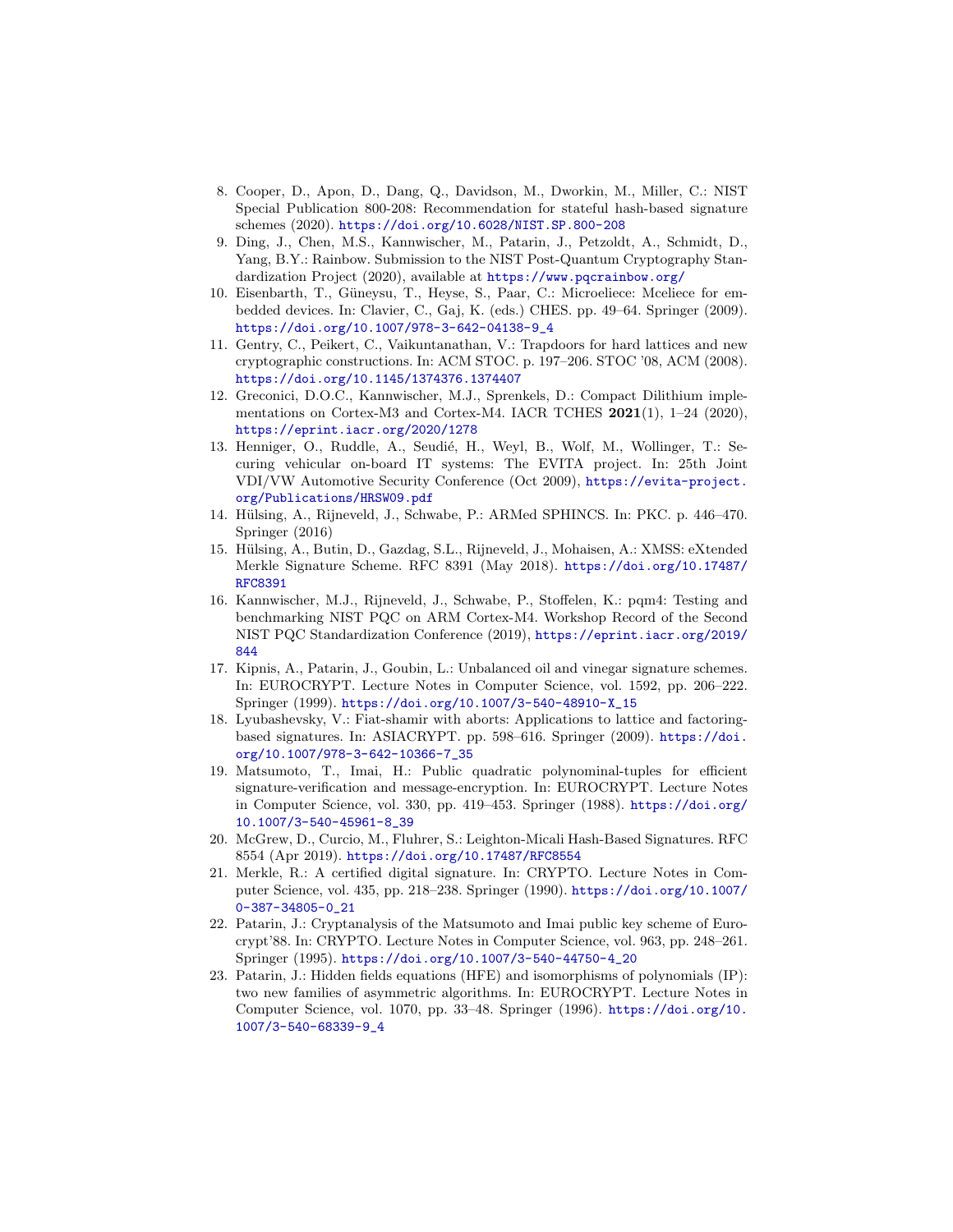- <span id="page-14-4"></span>24. Patarin, J.: The oil and vinegar signature scheme. In: Dagstuhl Workshop on Cryptography (Sep 1997)
- <span id="page-14-5"></span>25. Patarin, J., Courtois, N.T., Goubin, L.: Quartz, 128-bit long digital signatures. In: CT-RSA. Lecture Notes in Computer Science, vol. 2020, pp. 282–297. Springer (2001). [https://doi.org/10.1007/3-540-45353-9\\_21](https://doi.org/10.1007/3-540-45353-9_21)
- <span id="page-14-3"></span>26. Patarin, J., Goubin, L., Courtois, N.T.:  $\overline{C}^*$ <sub>-+</sub> and HM: variations around two schemes of T. Matsumoto and H. Imai. In: ASIACRYPT. Lecture Notes in Computer Science, vol. 1514, pp. 35–49. Springer (1998). [https://doi.org/10.1007/](https://doi.org/10.1007/3-540-49649-1_4) [3-540-49649-1\\_4](https://doi.org/10.1007/3-540-49649-1_4)
- <span id="page-14-7"></span>27. Pornin, T.: New efficient, constant-time implementations of Falcon. Cryptology ePrint Archive, Report 2019/893 (2019), <https://eprint.iacr.org/2019/893>
- <span id="page-14-6"></span>28. Prest, T., Fouque, P.A., Hoffstein, J., Kirchner, P., Lyubashevsky, V., Pornin, T., Ricosset, T., Seiler, G., Whyte, W., Zhang, Z.: FALCON. Submission to the NIST Post-Quantum Cryptography Standardization Project (2020), available at <https://falcon-sign.info/>
- <span id="page-14-1"></span>29. Roth, J., Karatsiolis, E.G., Krämer, J.: Classic McEliece implementation with low memory footprint. In: CARDIS. Lecture Notes in Computer Science, vol. 12609, pp. 34–49. Springer (2020). [https://doi.org/10.1007/978-3-030-68487-7\\_3](https://doi.org/10.1007/978-3-030-68487-7_3)
- <span id="page-14-2"></span>30. Strenzke, F.: How to implement the public key operations in code-based cryptography on memory-constrained devices. Cryptology ePrint Archive, Report 2010/465 (2010), <https://eprint.iacr.org/2010/465>

## <span id="page-14-0"></span>A Feature Activation

Feature Activation is intended to activate additional functionality on an embedded device that is already deployed and active in the running environment. It differs from a software update because all software and required hardware for the feature's functionality is already included in the device, but not activated.

The feature is activated by an authentic message from an authorized instance. The activation of the feature is device specific, therefore the activation messages must not be portable to other devices. The protocol [1](#page-15-1) describes the actual feature activation process between an embedded device on which the feature is to be activated and an authorized instance, e.g., a back-end system. To authenticate the feature activation request, a signature is part of the message sent from the authorization instance to the embedded device. Nowadays, this signature is implemented, for example, by an ECC signature, which is not a post-quantum algorithm. In the scenario shown, the overall protocol does not take into account any resource constraints on the device, so that, for example, the ECC signature and the public key are stored entirely on the device.

The protocol [1](#page-15-1) can be roughly paraphrased as follows: The user, e.g. the car owner, creates a request to activate a desired feature for a specific vehicle (identified by a vehicle identification number - VIN). This can be done through an online platform. The authorization instance, which can be represented by a back-end, validates the feature request for the feature policies it stores for the requested vehicle, and requests and verifies the user's authentication. Upon successful authorization, the authorization instance generates a device-specific feature activation request  $A_{msg}$  for the device that is part of the vehicle and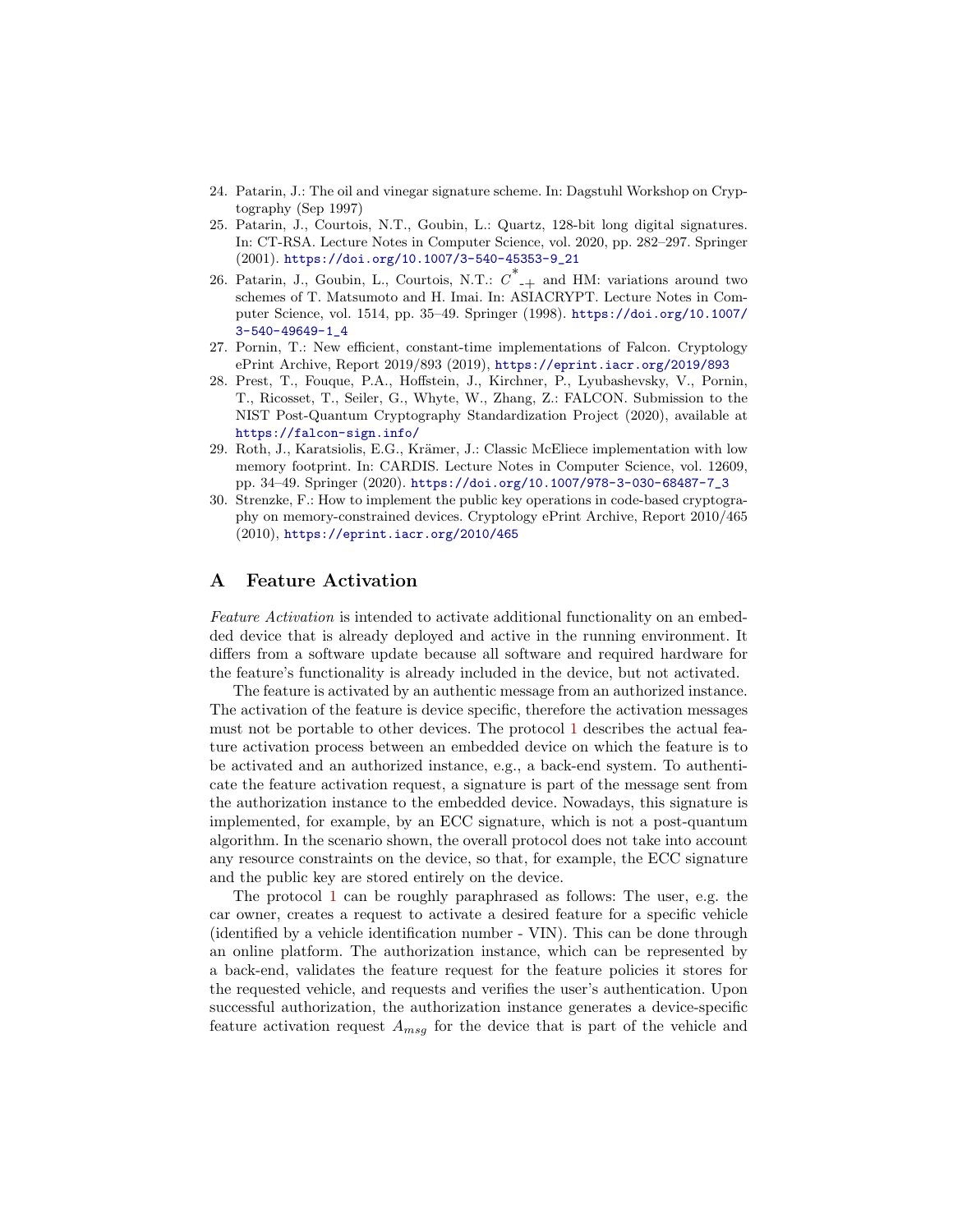<span id="page-15-1"></span>

| User |                            | Authorization Entity: AE          |                    | Device: $D$                                                               |
|------|----------------------------|-----------------------------------|--------------------|---------------------------------------------------------------------------|
|      | Req. feature<br>activation | Validate feature                  |                    |                                                                           |
|      |                            | activation request                |                    |                                                                           |
|      | Req.                       |                                   |                    |                                                                           |
|      | authentication             |                                   |                    |                                                                           |
|      | Authenticate               | Verify authentication             |                    |                                                                           |
|      |                            | Generate $A_{msg}$                |                    |                                                                           |
|      |                            | $T_1$ : $Sign_{pr_{AE}}(A_{msg})$ |                    | $\xrightarrow{\text{Send } \{A_{msg} T_1\}}$ Verify $T_1$ using $pb_{AE}$ |
|      |                            |                                   |                    | Update feature<br>policies                                                |
|      |                            |                                   |                    | Activate feature                                                          |
|      |                            |                                   |                    | Secure hash of the<br>feature policies                                    |
|      |                            | Update feature<br>polices of $D$  | Send $\{A_{rec}\}$ | Generate $A_{rec}$                                                        |

Protocol 1: Protocol for feature activation

implements the requested feature. Furthermore, the authorization instance generates a signature  $T_1$  for the message  $A_{msg}$  using its private key  $pr_{AE}$ . When the device successfully verifies the signature  $T_1$ , it updates its feature policies, activates the requested feature, and stores the feature policy hash. Finally, the embedded device confirms the feature activation status in a message  $A_{rec}$  to the authorization instance. The authorization instance itself also updates and stores the feature policy for the specific device.

## <span id="page-15-0"></span>B Alternative Implementation

For embedded applications it is sometimes attractive to use symmetric cryptography in place of public-key cryptography. Not only is symmetric cryptography a lot faster, it also benefits from already-present hardware acceleration and key sizes are significantly smaller. Of course, the secret keys in symmetric devices are extremely sensitive. We need that a secret key extracted from a particular deployed device does not compromise the entire scheme. This implies the need to provision each device with its own individualised key. However, when deploying hundreds or thousands of devices this means we have a potentially significant key management problem. Fortunately, the many-to-one architecture in this automotive application implies we only need a single key between each device and the back-end. Furthermore, each deployed device has public identifiers, like the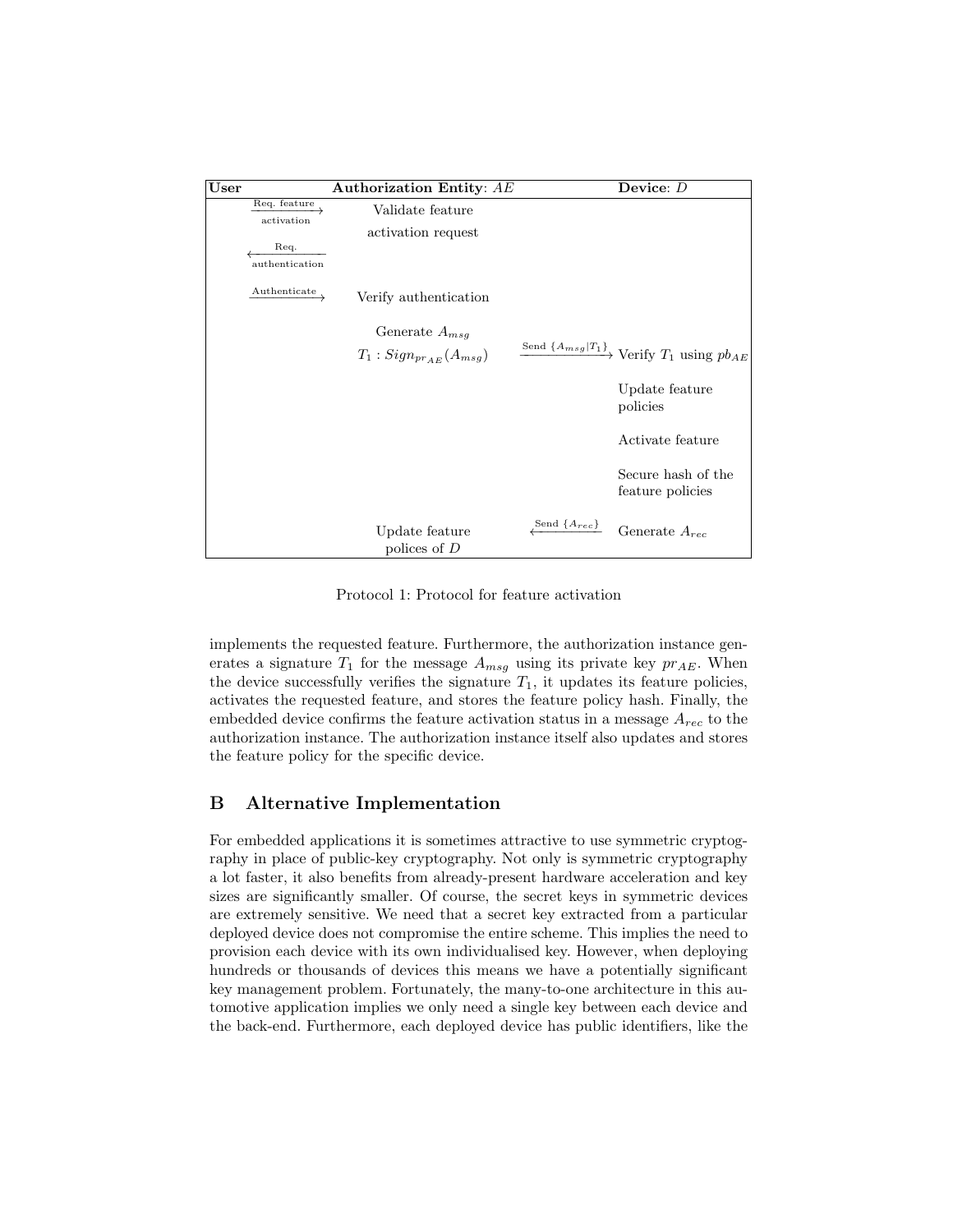vehicle VIN or a serial number. This allows us to only let the manufacturer store a single key for all deployed devices.

We use these properties to construct an efficient key distribution scheme. Let each device have a unique identifing number  $n$ . This could for example be the concatenation of the vehicle VIN and the device's serial number. We let the manufacturer generate a main secret key  $K_m$ . Then, we provision at time of manufacturing each device with the following key  $K_d$ , such that

$$
K_d = \text{KDF}(K_m, n).
$$

Here, KDF is an appropriate key-derivation function.

Then, whenever the device needs to use their key  $K_d$  in communication with the manufacturer, they send over their identifier  $n$  along with the message. For example, if they need to send an authenticated message  $m$ , they might send  ${n, m, \text{MAC}_{K_d}(n, m)}$ . The manufacturer can then easily compute  $K_d$  based on n and the main secret  $K_m$ , and verify the message. As the device does not have access to  $K_m$ , they can only have produced this MAC if they were provisioned with  $K_d$  at time of manufacture.

Of course, this entire scheme falls down when  $K_m$  is compromised. As such, special care needs to be taken to protect it. Although the private keys used in public-key cryptography also need to be protected, we can use revocation mechanisms to recover from a compromise. This is not possible with symmetric cryptography.

## <span id="page-16-0"></span>C Hash-Based Signatures

Hash-based signature schemes are signature schemes for which security solely relies on the security properties of the cryptographic hash function(s) used. In contrast to other proposals for digital signature schemes it does not require an additional complexity theoretic hardness assumption. Given that the security of cryptographic hash functions is well understood and even more, we know that generic attacks using quantum computers cannot significantly harm the security of cryptographic hash functions, hash-based signatures present a conservative choice for post-quantum secure digital signatures. The description in this section is simplified, and we refer to the official specification [\[1\]](#page-12-2) for a detailed exposition.

One-Time Signature Schemes (OTS) Hash-based signatures built on the concept of a one-time signature scheme (OTS). This is a signature scheme where a key pair may only be used to sign one message. If two messages are signed with the same secret key, the scheme becomes insecure. Such OTS can be constructed from cryptographic hash functions. The very generic concept is that the secret key consists of random values while the public key contains their hash values. A signature consists of a subset of the values in the secret key, selected by the message. A signature is verified by hashing the values in the signature and comparing the resulting hash values to the respective values in the public key.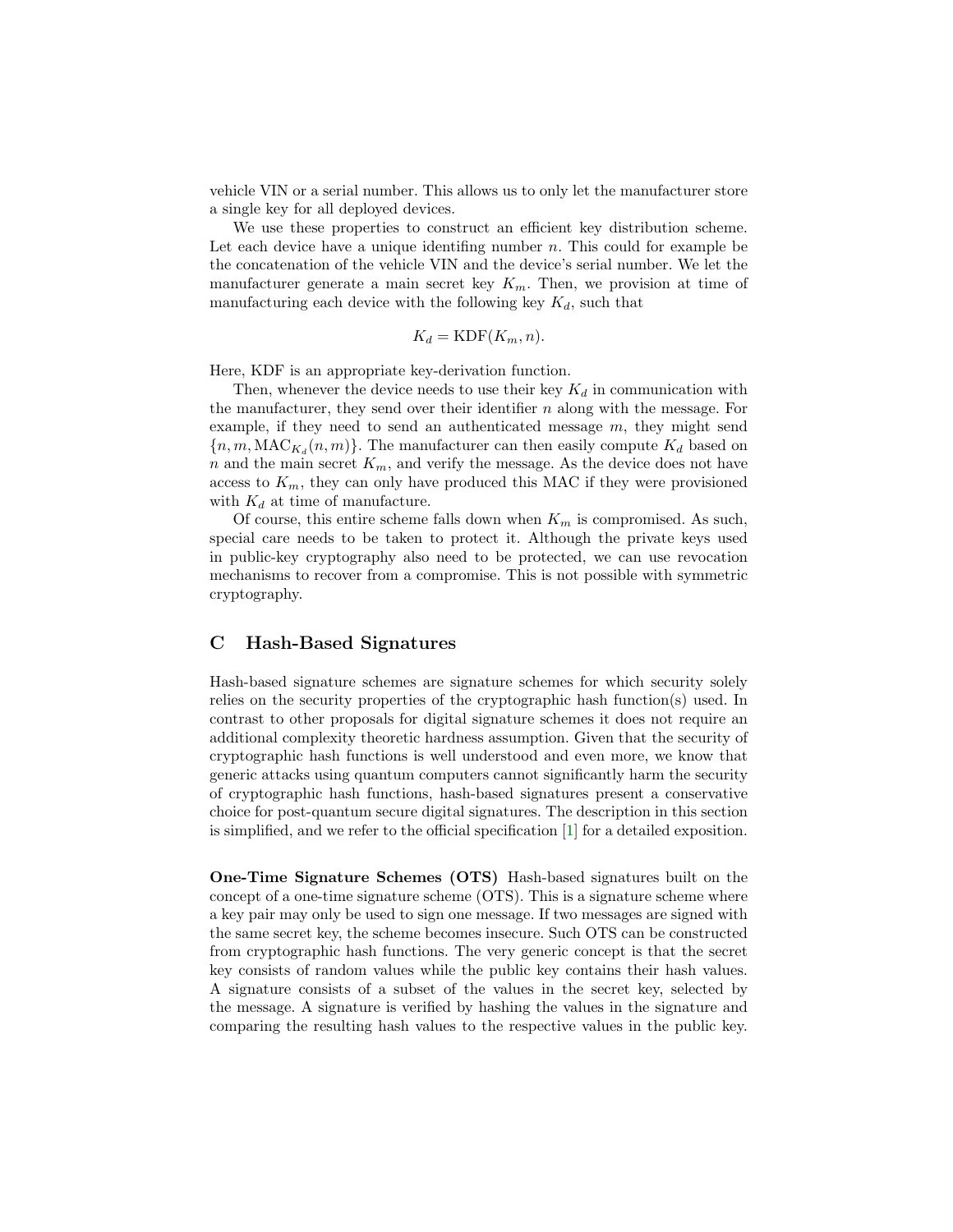

<span id="page-17-0"></span>Fig. 1. The authentication path of the fifth leaf (Source [\[3\]](#page-12-1))

The OTS commonly used today is the Winternitz OTS (WOTS) or variations thereof which generalizes the above concept to hash chains. WOTS has the important property that a signature is verified by computing a candidate public key by hashing the values in the signature several times (depending on the message) and comparing the result to the public key.

Merkle Signature Schemes (MSS) Given a OTS, a many-time signature scheme can be constructed following the concept of Merkle Signature Schemes (MSS) [\[21\]](#page-13-15). For these, a number (a power of 2) of OTS key pairs is generated and their public keys are authenticated using a binary hash tree, called a Merkle tree. The hashes of the public keys form the leaves of the tree. Inner nodes are the hash of the concatenation of their two child nodes. The root node becomes the MSS public key. Assuming WOTS is used as OTS, a signature consists of the leaf index, a WOTS signature and the so-called authentication path (cf. figure [1\)](#page-17-0). The authentication path contains the sibling nodes on the path from the used leaf to the root. Verification uses the WOTS signature (and the message) to compute a candidate public key and from that the corresponding leaf. This leaf is then used together with the authentication path to compute a root node: Starting with the leaf, the current buffer is concatenated with the next authentication path node and hashed to obtain the next buffer value. The order of concatenation is determined by the leaf index in the MSS signature. The final buffer value is then compared to the root node in the public key.

In general, this leads a so-called stateful scheme as a signer has to remember which OTS key pairs she already used. This concept is the general idea underlying the schemes described in recent RFCs [\[20,](#page-13-3)[15\]](#page-13-4) LMS and XMSS.

 $SPHINCS<sup>+</sup>$  The limitation of having to keep a state as signer can be overcome in practice using the SPHINCS construction [\[4\]](#page-12-7) (previous theoretically efficient proposals by Goldreich go back to the last century but were only of theoretical interest). SPHINCS<sup>+</sup> [\[3\]](#page-12-1) essentially instantiates the SPHINCS construction. The first idea in SPHINCS uses a few-time signature scheme (FTS) - a signature scheme where a key pair can be used to sign a small number of messages without keeping a state before the scheme gets insecure.  $SPHINCS<sup>+</sup>$  uses a huge number of FTS key-pairs (in the order of  $2^{64}$  depending on the parameters). For every new message, a random FTS key is picked to sign. By making the number of